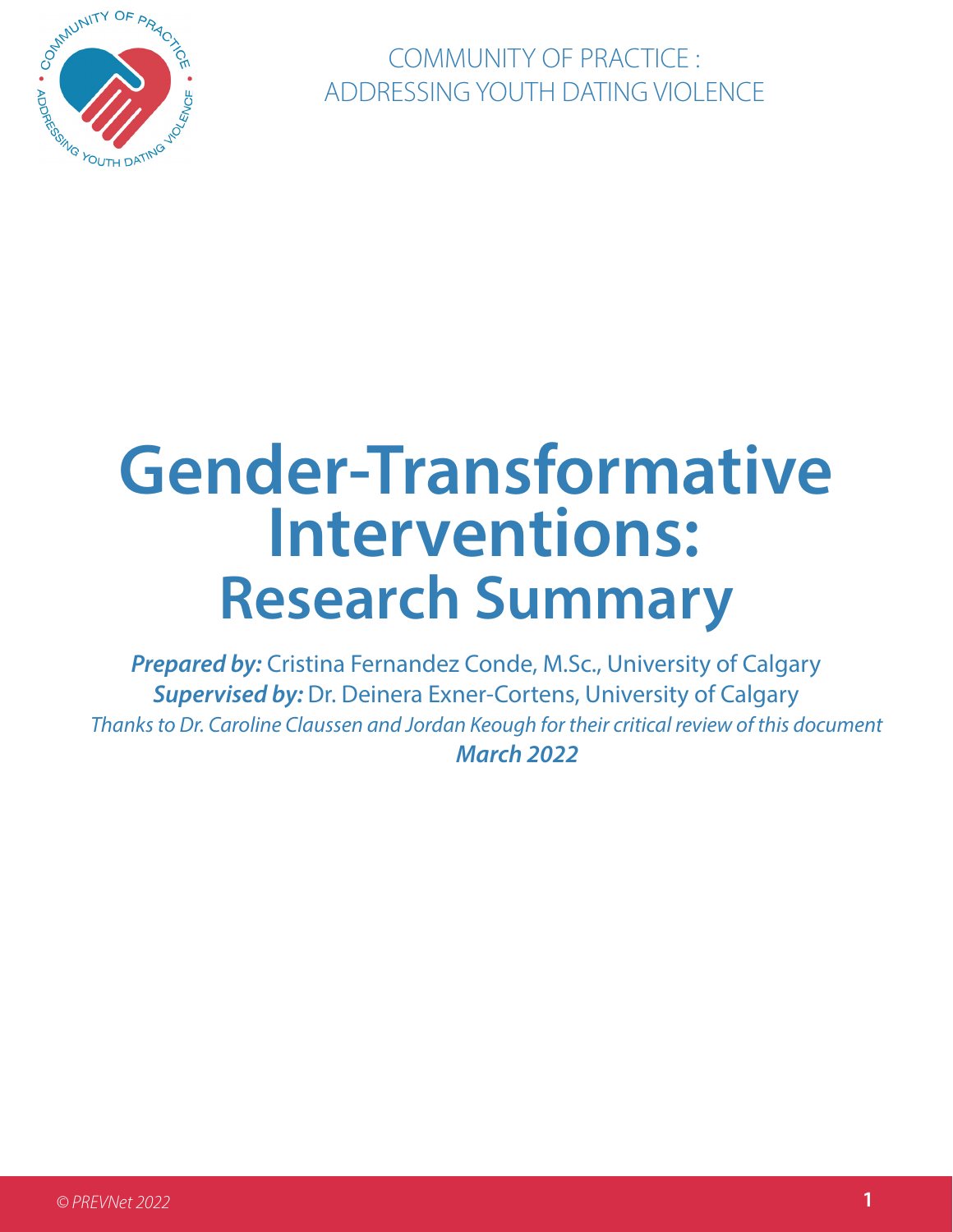## **Table of Contents**

| Best Practices to Engage Men and Boys in                 |  |
|----------------------------------------------------------|--|
|                                                          |  |
|                                                          |  |
|                                                          |  |
|                                                          |  |
|                                                          |  |
|                                                          |  |
|                                                          |  |
|                                                          |  |
| Appendix B: Impact of Conforming to Dominant Expressions |  |
|                                                          |  |
|                                                          |  |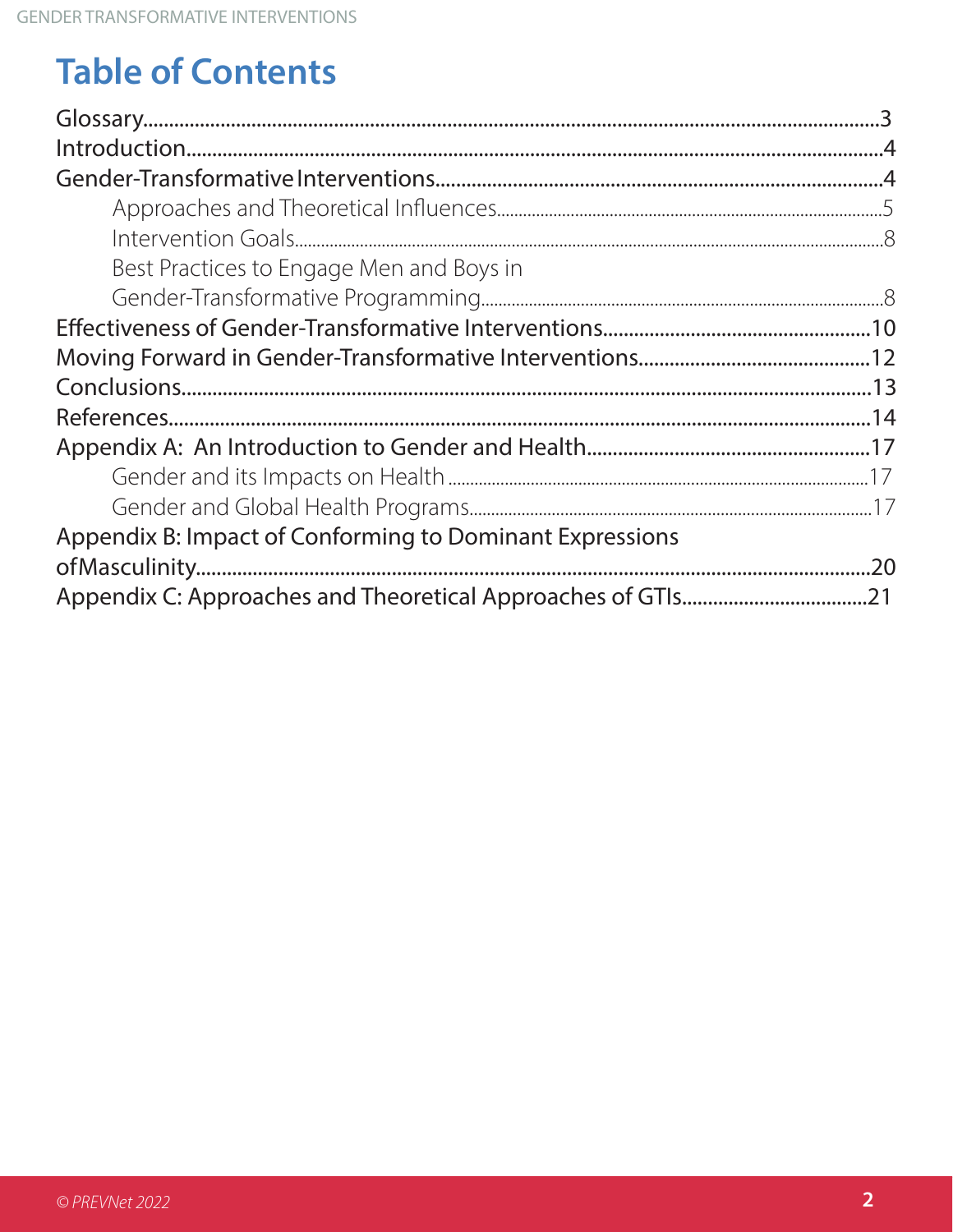## **Glossary**

*Note: All concepts in the glossary are bolded throughout the text.* 

**Gender:** "Roles, behaviours, and attributes that a given society may construct or consider appropriate for the categories of 'men' and 'women'" (Government of Canada, 2018 para. 3). Gender is a spectrum, and individuals can and do identify with a gender that differs from their sex assigned at birth. It is not the intention of this summary to exclude individuals with a non-binary and/or transgender identity. However, gender-transformative interventions tend to operate from a binary understanding, because we live in a world that is predominantly binary when defining and talking about gender. For this summary, we will thus primarily discuss cisgender male and female gender roles and expectations.

**Gender norms:** Social expectations of what is considered appropriate or desirable behaviour for women and men in a given time, culture and place (WHO, 2007).

**Health behaviours:** Intentional or unintentional actions that can improve or decrease a person's and others' health (Short & Mollborn, 2015).

**Health outcomes:** These outcomes are the benefits from a specific intervention (Barnsbee et al., 2018).<br>For example, a reduction in sexually transmitted infections after an intervention focused on providing sexual health education.

**Ideology:** Set of thoughts or beliefs that guide an individual, group, or organization (Merriam-Webster, 2020).

**Intersectionality:** Kimberlé Williams Crenshaw and other feminist scholars of colour defined this framework. From an intersectional perspective, it is important to recognize different aspects of a person's identity, and how systems of oppression overlap as a result of the multiple identities a person holds (as opposed to studying those systems separately; Carastathis, 2014). For example, an individual can be oppressed because of their gender, sexual orientation, and race.

**Masculinity:** Ideas or qualities that are considered to be characteristic of a man or male (e.g., men are in charge; Merriam-Webster, 2021). Sometimes the plural term "masculinities" is used to represent that there is not just one way of expressing masculinity, and that it varies across time and place.

**Social determinants:** Cultural and social factors that affect an individual's wellbeing.

**Social location:** "The groups people belong to because of their place or position in history or society" (University of Victoria, n.d.).

**Social norms:** "...rules or expectations on how to behave" (Dozois & Wells, 2020, p. 30) that are shared by a group and that are context-specific.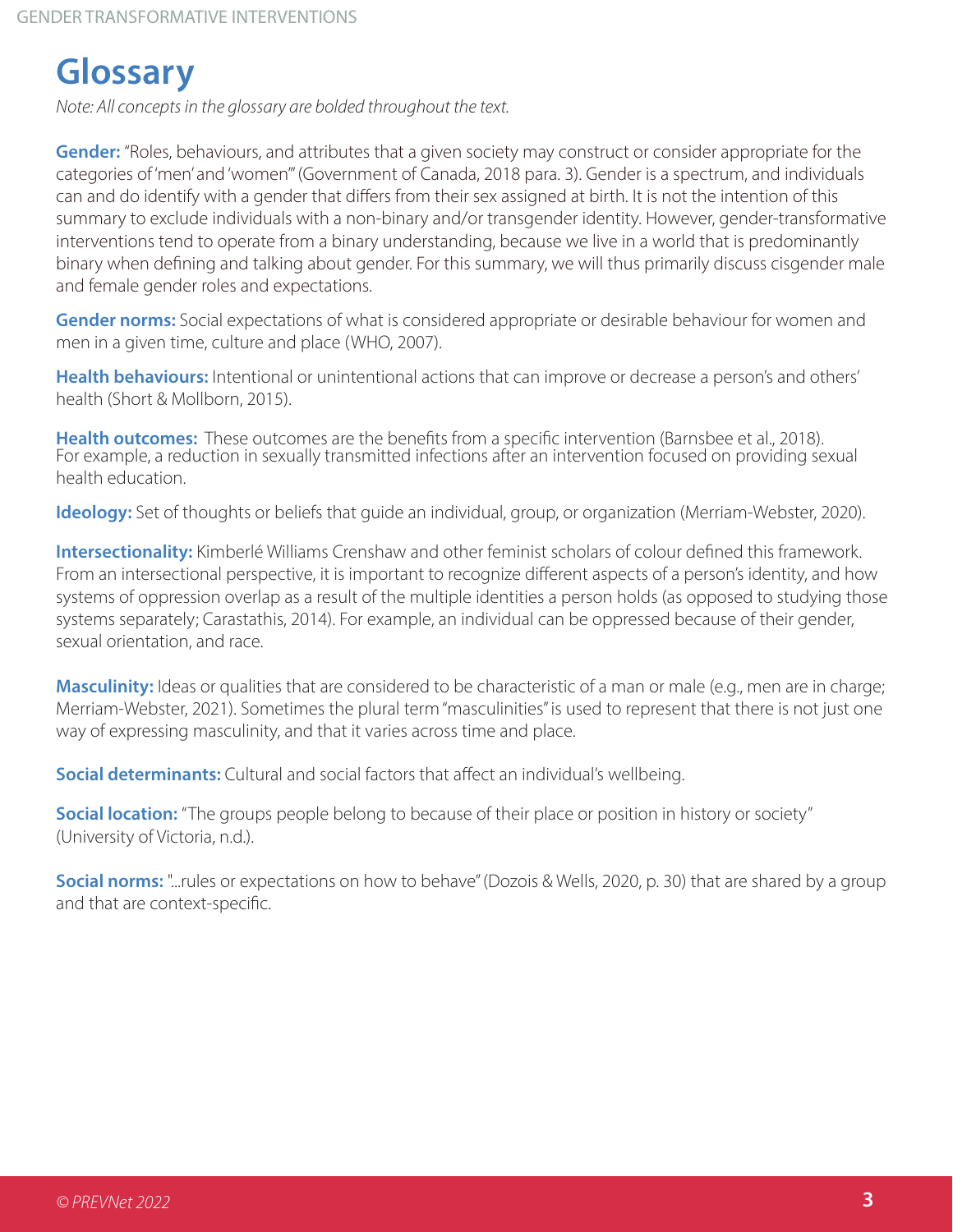## **Introduction**

The purpose of this summary is to provide an introductory guide to Gender Transformative Interventions (GTIs). This summary provides information in the following areas:

- an explanation of GTIs
- a review of the evidence that supports the use of GTIs
- recommendations for practitioners

If you are new to GTIs, we recommend reading **Appendix A** for definitions of gender and gender's impact on health from a social science perspective before reading this summary.

## **Gender-Transformative Interventions**

Gupta (2001) coined the term gender-transformative approaches by describing a continuum of interventions to promote social change. In gender-transformative approaches, the main goal is "to transform gender roles and create more gender equitable relationships" (Gupta, 2001, p. 4). These interventions can target all genders and communities to promote wide-scale change. Examples of this type of work include interventions that provide a safe space for men to challenge stereotypical roles or norms associated with dominant ideas about masculinity in their society. For example, Program H is an intervention that aims to foster gender-equitable behaviours by providing opportunities for men to challenge rigid ideas about what it means to be a man (PROMUNDO, n.d.). By providing opportunities for education and discussion, it has been found to improve men's attitudes around caregiving and household responsibilities (PROMUNDO, n.d.; UNICEF, 2019).

The World Health Organization (WHO, 2007) defines GTIs as programs that focus on increasing equitable relationships between men and women. Brush and Miller (2019a) note that GTIs "feature programs, policies, and leadership designed specifically to encourage men and boys to adopt and enact gender-equitable, nonviolent attitudes, and behaviours" (pp. 1635-1636). WHO (2007) has endorsed the use of GTIs to prevent violence against women and girls, by concluding that these interventions show higher effectiveness as compared to other programs.

Brush and Miller (2019a) highlight two empirical findings as the basis for this endorsement: a) adherence to stereotypical masculine ideologies negatively impacts the health and well-being of people of all genders (e.g., through avoidance of help-seeking, perpetration of violence); and b) programs that foster gender equity have been found to create change in behaviours and attitudes that improve health outcomes (e.g., increasing communication, promoting the use of condoms).

Even though GTIs tend to focus on engaging individual boys and men, they can involve an entire community in a wide range of topics. Some of the topics are summarized in **Figure 1** (Casey et al., 2018).



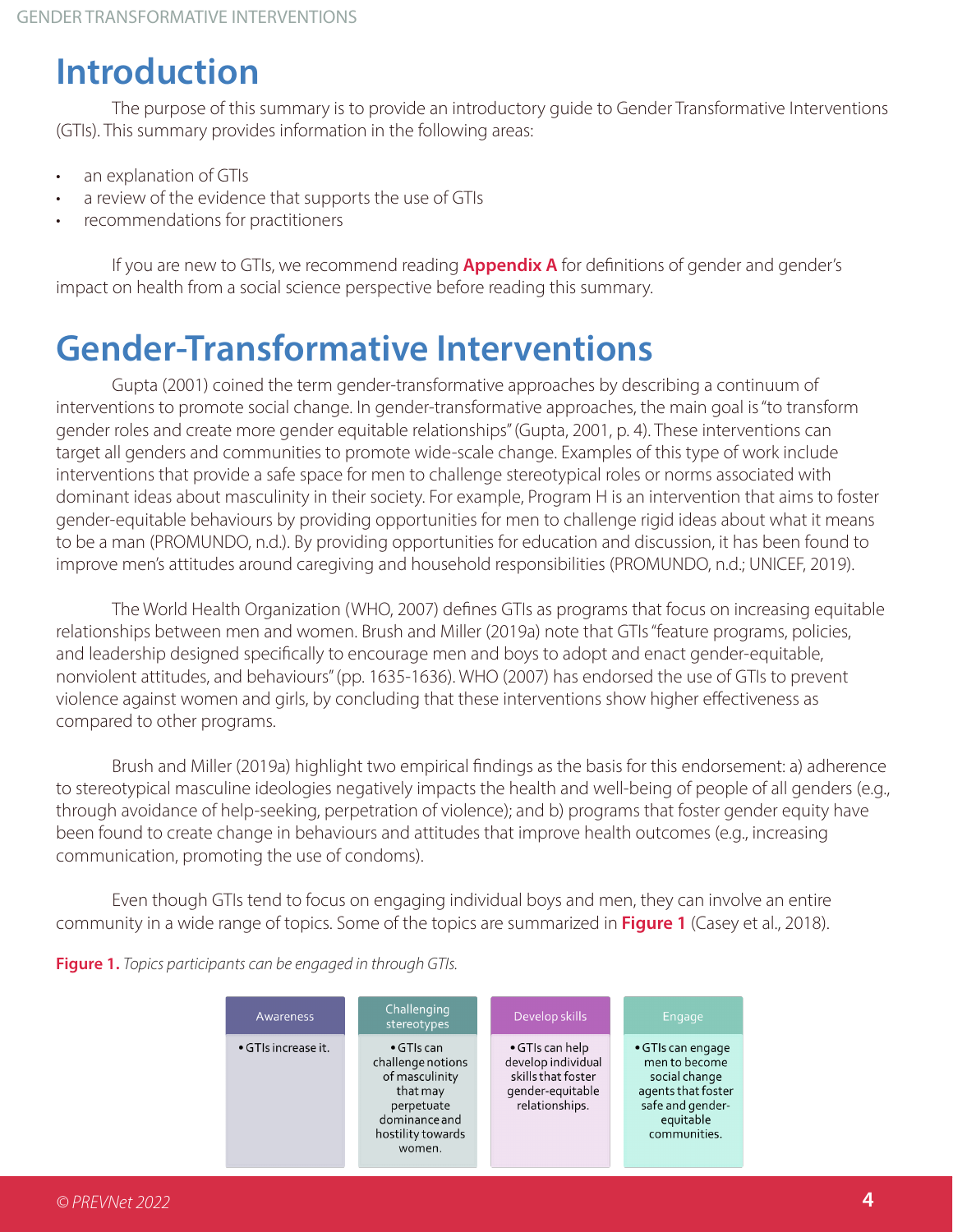#### **Approaches and Theoretical Influences**

GTIs can be impactful interventions to support men and boys to challenge and resist dominant masculinities, towards the goal of promoting social equality between men and women (Dozois & Wells, 2020; Dworkin et al., 2015). The activities and goals of GTIs are influenced by different theories. These theories are the basis for the way the intervention challenges restrictive ideas about masculinity among participants. While GTIs have been influenced by different theories and approaches, two primary underlying theories are 1) social norms theory and 2) intersectional feminism. More recently, the capabilities, opportunities, and motivations model of behaviour (COM-B), which is part of the Behaviour Change Wheel (BCW), has been identified as an important theory for GTIs (Ruane-McAteer et al., 2020). Key features of these theories are summarized in *Table 1*, but **Appendix C** contains more details on social norms and intersectional feminism.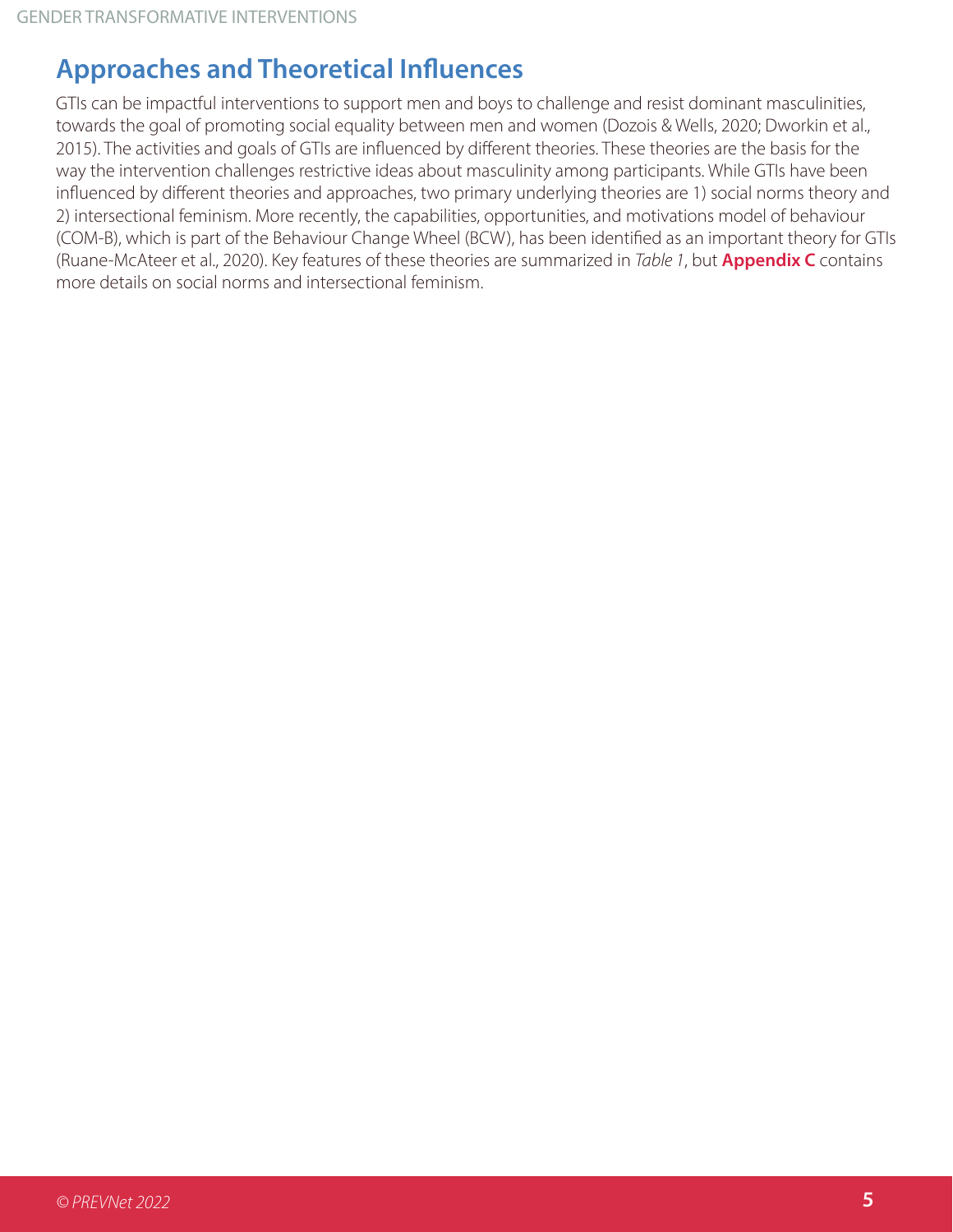**Table 1.** *Summary of social norms theory and intersectional feminism.*

| that are shared by a group and that are context-specific. Groups tend to reinforce social<br>norms by pressuring their members to maintain expectations through social punishment<br>or rewards (Dozois & Wells, 2020). When individuals follow a norm and then receive approval                                                                                                                                                                                                                                                                                                                                                                                                                                                                                                                                                                                                                                                                                                                                                                                                                                                                                                                                                                                                                                                                                                                                                                                                                                                                                                                                                                                                                                                                             |
|--------------------------------------------------------------------------------------------------------------------------------------------------------------------------------------------------------------------------------------------------------------------------------------------------------------------------------------------------------------------------------------------------------------------------------------------------------------------------------------------------------------------------------------------------------------------------------------------------------------------------------------------------------------------------------------------------------------------------------------------------------------------------------------------------------------------------------------------------------------------------------------------------------------------------------------------------------------------------------------------------------------------------------------------------------------------------------------------------------------------------------------------------------------------------------------------------------------------------------------------------------------------------------------------------------------------------------------------------------------------------------------------------------------------------------------------------------------------------------------------------------------------------------------------------------------------------------------------------------------------------------------------------------------------------------------------------------------------------------------------------------------|
| or encouragement from people who are important to them, it is more likely that they<br>will follow the norm in the future. Social norms are impacted by context and thus can be<br>labeled as acceptable or unacceptable in different settings. When GTIs have a social norms<br>approach, it is important to distinguish between descriptive and injunctive norms.<br><b>Descriptive norms</b> are learned by observing others and "are based on what we think<br>other people do" (Dozois & Wells, 2020, p. 33). A common descriptive norm is whether<br>you shake hands with people when greeting them - if you observe others in your social<br>group shake hands, you will probably shake other people's hands to acknowledge<br>them. In terms of gender interactions, men and boys can overestimate the presence<br>of gender-inequitable attitudes (e.g., violence perpetration; Brush & Miller, 2019a).<br>This overestimation can then make them less likely to stop others from engaging in<br>violent acts towards women/peers.<br>Injunctive norms have to do with an individual's estimation of whether their group<br>$\bullet$<br>will approve or disapprove of an action or idea (Dozois & Wells, 2020). In particular,<br>men and boys can overestimate negative responses from their same-sex peers if<br>they intervene in a specific situation (Brush & Miller, 2019b). Boys and men need<br>positive feedback to encourage them to challenge gender-restrictive social norms.<br>Feedback on norms can be provided individually, in groups, or through social<br>marketing campaigns (Orchowski, 2019).<br>GTIs aim to modify negative attitudes, beliefs, and behaviours by challenging norms to<br>promote positive health outcomes. |
| The Behaviour Change Wheel (BCW) is a framework endorsed by the National Institute<br>for Health and Care Excellence to evaluate and develop behaviour change interventions<br>(Faija et al., 2021). The BCW helps identify the elements that are necessary to develop an<br>intervention that focuses on behavioural change by providing steps that support<br>intervention development (Faija et al., 2021). The core element of the BCW is the COM-B.<br>This model of behaviour change stands for capabilities, which are physical and<br>psychological, opportunities, which can be physical and social, and automatic and reflective<br>motivations (Faija et al., 2021; Michie et al., n.d.). For the COM-B model, behaviour is the result<br>of a system in which capabilities, opportunities, and motivations interact with one another<br>(Michie et al., n.d.).One or more of the components of the COM-B need to change for the<br>behavioural goals of the GTI to generate change in individuals or groups (Michie et al., n.d.).<br>The COM-B was found to be commonly used in promising GTIs (Ruane-McAteer et al., 2020).<br>A book that explains the BCW (including the COM-B) in detail can be found here: http://<br>www.behaviourchangewheel.com/about-wheel.<br>Effective GTIs include all the COM-B components to foster behavioural change<br>(Ruane-McAteer et al., 2020).                                                                                                                                                                                                                                                                                                                                                           |
|                                                                                                                                                                                                                                                                                                                                                                                                                                                                                                                                                                                                                                                                                                                                                                                                                                                                                                                                                                                                                                                                                                                                                                                                                                                                                                                                                                                                                                                                                                                                                                                                                                                                                                                                                              |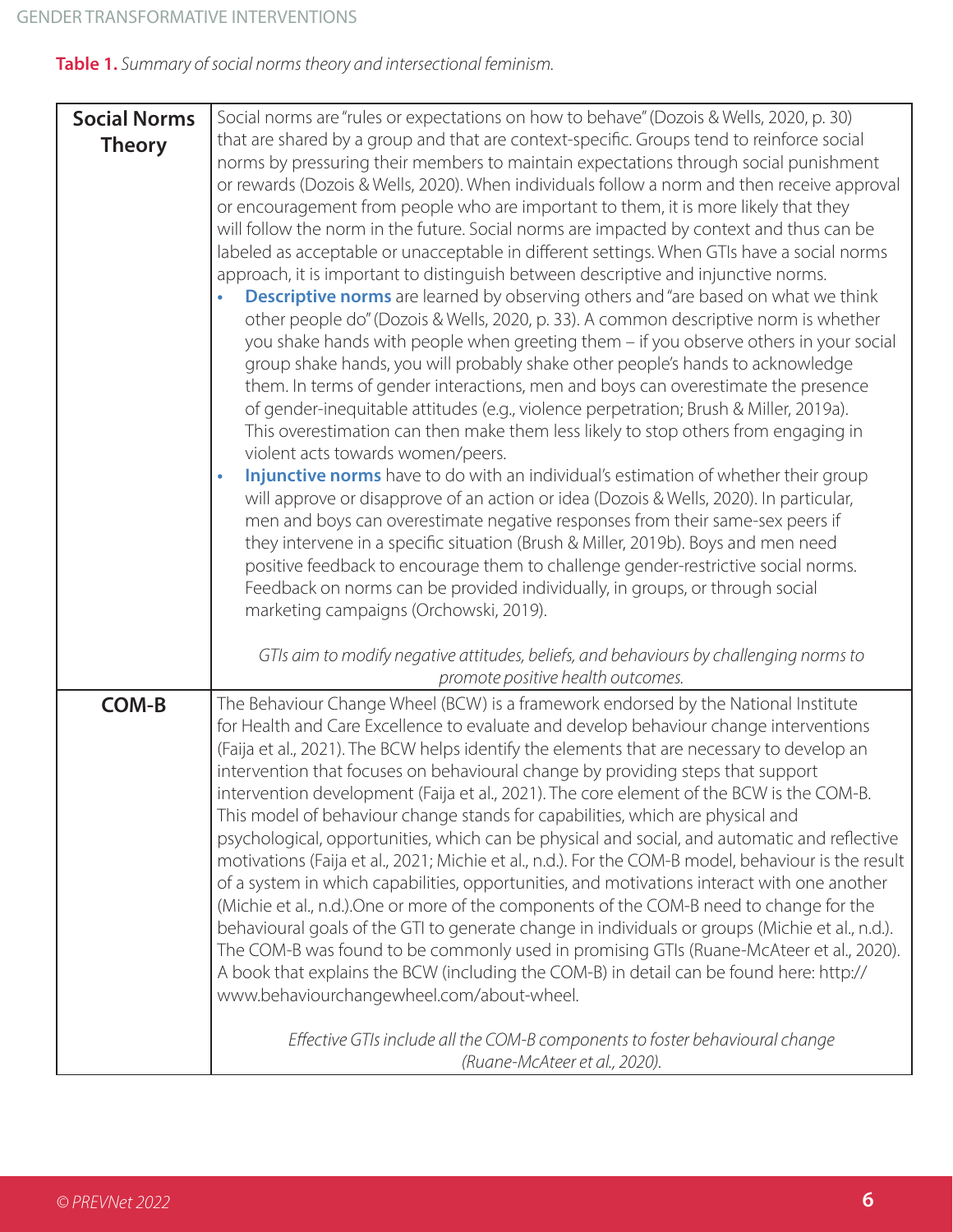| <b>Intersectional</b><br>feminism | Feminist theory focuses on ending oppressive practices based on gender, sexism, and<br>sexual exploitation, by focusing on patriarchy, power, and privilege (Dozois & Wells, 2020).<br>Within feminist thought, patriarchy is considered the structural basis for gender inequality<br>(Dozois & Wells, 2020). In patriarchal systems, anything masculine is given more value<br>than anything feminine (Dozois & Wells, 2020). Due to this appraisal, men have power<br>and privilege over women. Feminist theory tries to challenge societal systems that are<br>advantageous for men.                                                                                                                                                                                                                                                                                                                                                                               |
|-----------------------------------|------------------------------------------------------------------------------------------------------------------------------------------------------------------------------------------------------------------------------------------------------------------------------------------------------------------------------------------------------------------------------------------------------------------------------------------------------------------------------------------------------------------------------------------------------------------------------------------------------------------------------------------------------------------------------------------------------------------------------------------------------------------------------------------------------------------------------------------------------------------------------------------------------------------------------------------------------------------------|
|                                   | Intersectionality describes the way in which overlapping identities intersect with<br>oppressive, discriminating, and dominating systems and structures (Dozois & Wells, 2020).<br>Although the theory is attributed to women's studies and feminist theory as a whole,<br>feminists of colour were the first to consider the impact of race while being a woman<br>(Carastathis, 2014). Specifically, Crenshaw's description of the concept highlighted for the<br>first time the importance of recognizing how systems of oppression overlap (as opposed<br>to studying those systems separately; Carastathis, 2014). For example, an individual can<br>be oppressed because of their gender, sexual orientation, and race. Crenshaw argued that<br>definitions of discrimination that are not intersectional tend to be too simplistic and reduce<br>events to one category, without taking into account an individual's unique experiences<br>(Carastathis, 2014). |
|                                   | Intersectional feminism influences GTIs by demonstrating that men's and women's experiences<br>need to be understood through the intersection of gender with other identify factors (e.g., race,<br>class). For example, discussing racialized masculinities can be an important aspect of GTIs.                                                                                                                                                                                                                                                                                                                                                                                                                                                                                                                                                                                                                                                                       |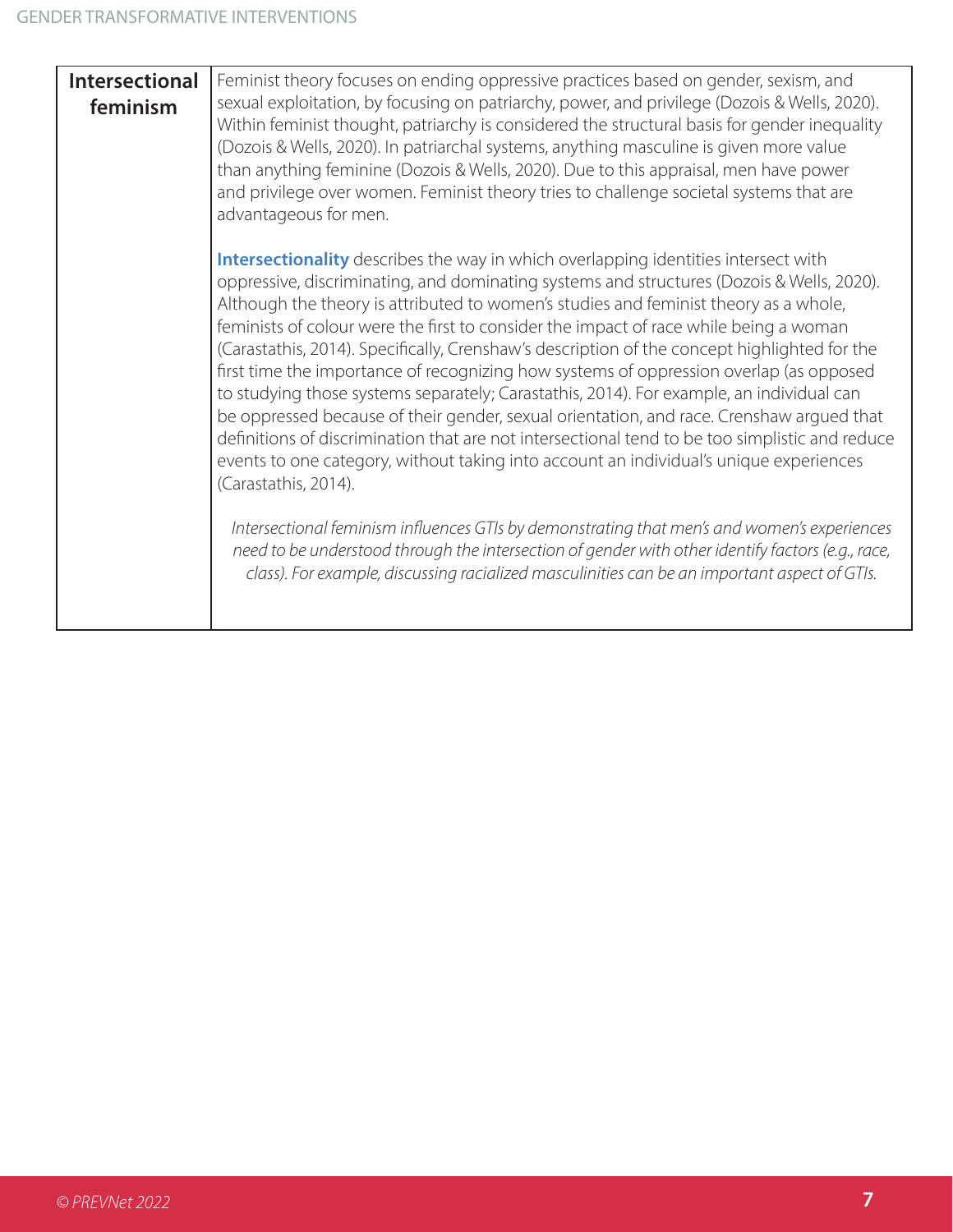#### **Intervention Goals**

Because gender is considered a root cause of many health issues, GTIs may have a range of intervention goals (e.g., reducing violence in relationships by challenging social norms, promoting the use of contraceptives). The goals can also change depending on the theoretical approach behind the intervention. However, there are some common goals that can be identified across GTIs:

- **1. Provide participants with skills to help them analyze social norms that impact their relationships**  (Brush & Miller, 2019a). GTIs offer the opportunity for participants to engage in discussions that help them challenge and resist harmful social norms.
- **2. Finding different ways to interpret what "being a man" is by promoting gender-equity and nonviolence as a "new normal"** (Brush & Miller, 2019a). Men and boys are encouraged to challenge stereotypical views on masculinity and engage non-violently with others. This focus provides an opportunity to create safe environments for all genders that foster new "nets of accountability" (Hollander & Pascoe, 2019). These nets are created in a social group and are the systems by which people feel they are answerable to others in a specific social context (Hollander, 2013). Nets of accountability are commonly used in communities to enforce gender-related expectations, and as such they hold power over the individuals in the group (Hollander, 2013). Hollander (2013) notes that boys encouraging others to be violent as a proof of their toughness is an example of this type of 'net'. Thus, GTIs try to create new nets of accountability where individuals are accountable to others in their social system for prosocial and non-violent behaviors (Hollander, 2013).

#### **Best Practices to Engage Men and Boys in Gender-Transformative Programming**

In 2007, the WHO conducted a review of different interventions that engaged men around the world to foster gender equality in health. This report summarized evidence from 58 programs around the world, and included gender-transformative interventions (WHO, 2007). The report included gender-neutral (i.e., interventions that do not target a specific gender), gender-sensitive, and gender-transformative interventions that targeted gender-based violence, sexual and reproductive health, gender socialization, fatherhood, and maternal, newborn, and child health (WHO, 2007). From this, the WHO (2007), Casey et al. (2018), and Ruane-McAteer et al. (2020) provide some information on promising practices for GTIs:

**• Group Education**. Engaging participants in multiple sessions appears to be tied to program effectiveness. In terms of length, programs that were offered for ten to sixteen weeks in sessions that spanned for two to two-and-a-half hours appeared to be the most effective (WHO, 2007). In a more recent review, researchers found that most effective GTIs were delivered in under three months (Ruane-McAteer et al., 2020). Training facilitators and engaging participants in discussions to reflect on masculinity and gender norms was also highlighted as key to program success (WHO, 2007). Facilitators play a critical role in program effectiveness. They can be important role models for gender-equitable behaviour and they need to be trained in gender and masculinity (WHO, 2007). Further, it is vital that they reflect on their own behaviours and attitudes so that they can create an environment that is welcoming and safe, and can encourage discussions that engage men and boys in sharing their thoughts without feeling judged by those around them (WHO, 2007). Although GTIs can be designed for men only, depending on their aim, it is common to deliver interventions in groups that include both men and women (Ruane-McAteer et al., 2020). Sessions can mix genders or group them separately.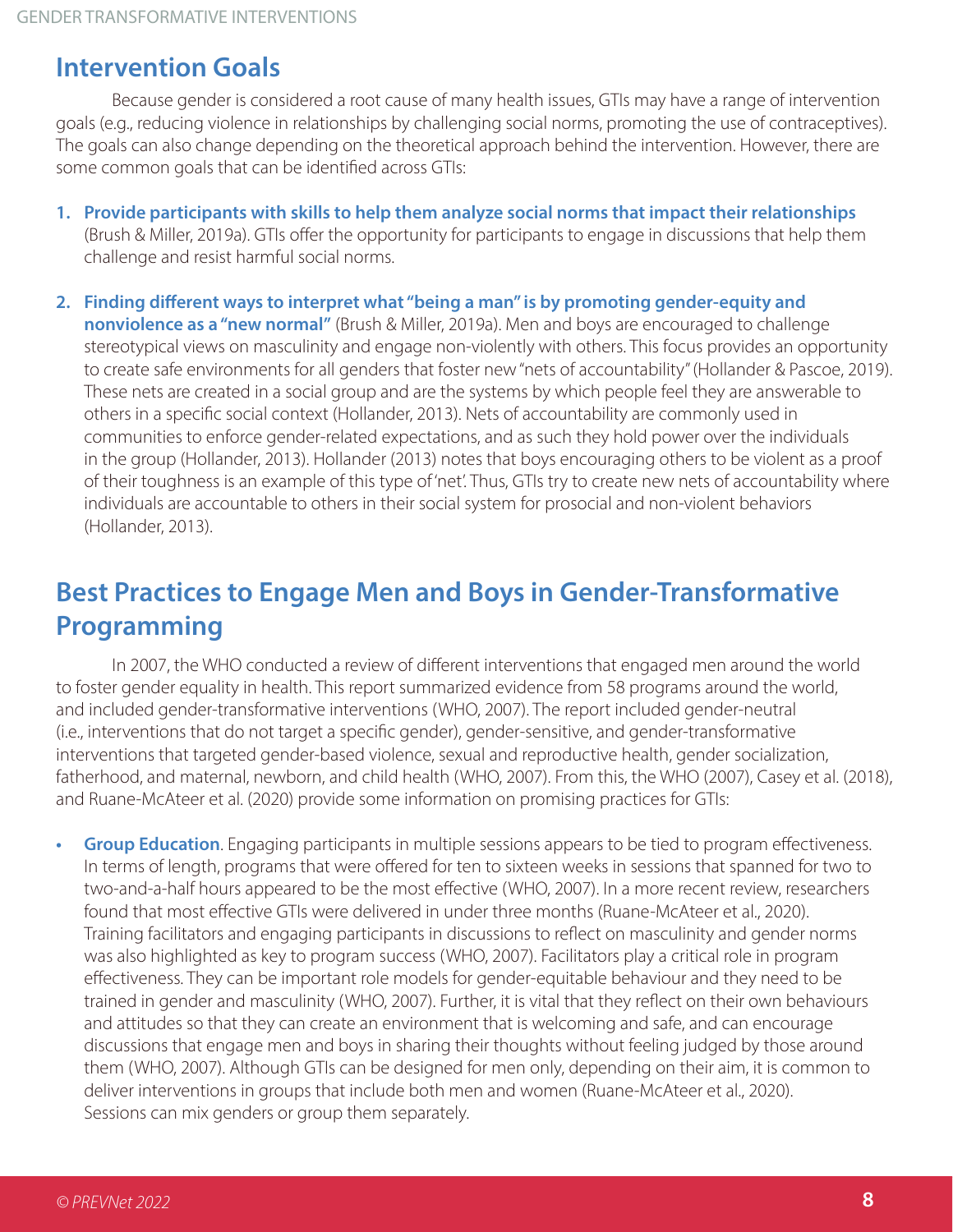- **Community Outreach**. The use of positive and affirmative messages that model what men and boys can do to change is crucial when using social marketing or wide-spread community outreach (WHO, 2007). Testing the materials and messages that will be used for campaigns, although costly, is recommended (WHO, 2007). Cost appears to be one of the biggest barriers when considering community campaigns, especially because effective campaigns in this review lasted between four to six months and were more effective when combined with group-based programs (WHO, 2007). Community programs and school and after-school programs are the most common approaches to GTIs (Ruane-McAteer et al., 2020).
- **Engaging Men in GTIs.** Casey et al. (2018) provide relevant recommendations to engage men in GTIs. To engage them, it can be helpful for the practitioner to understand that discussions on gender and violence may not be perceived as relevant in the community that is being targeted for change (Casey et al., 2018). Outreach strategies need to consider the context the intervention will take place in (e.g., could men perceive participation as a sign of weakness?). Some promising outreach strategies include: a) the use of community role models as ambassadors to create social networks; b) considering the cultural and social norms where the intervention will take place; c) establishing emotional connections between the intervention and the participants' lived experiences of violence; d) establishing hope as a basis for change; and e) initiating conversations on topics that are perceived as highly relevant by participants (Casey et al., 2018). It is also important for programs to be aware of the risk of giving more power to one gender over another when engaging men in GTIs, because this can perpetuate harmful gender norms (Casey et al., 2018). For example, sexual health programs have been criticized in the past for promoting an image of men as being more powerful than woman when promoting condom use.
- **• Characteristics found in effective interventions.** Ruane-McAteer and colleagues (2020) found that the most effective GTIs incorporate multicomponent activities (i.e., education, modelling) to promote the three elements of the COM-B model (i.e., capacity, opportunity, motivation). Education can increase knowledge, while persuasion (i.e., stimulating a behaviour) can foster action by creating positive and negative feelings through communication. Effective interventions also incorporate modelling, or behavioral examples for people to follow (e.g., showing an effective way to intervene in a situation where someone is making misogynistic comments). Finally, effective GTIs provide enablement (i.e., increasing opportunities for change) by reducing barriers to prevent violence (Ruane-McAteer et al., 2020). It is also important in GTIs to target multiple populations in programming (e.g., the individual, the community), as creating gender equity requires the work of many people (Ruane-McAteer et al., 2020).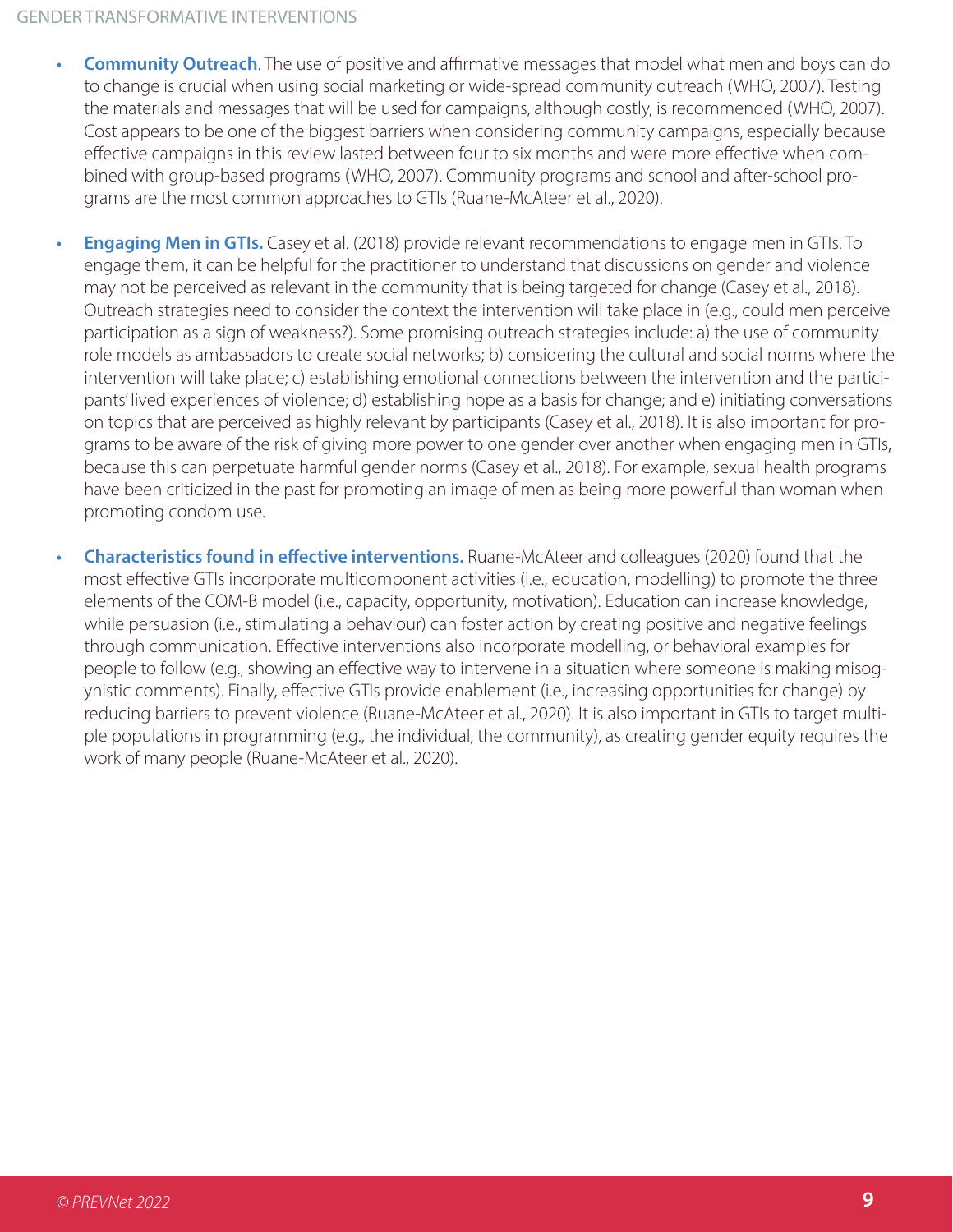### **Effectiveness of Gender-Transformative Interventions**

The evidence base for GTIs is promising but mixed (Brush & Miller, 2019a). In terms of promise, GTIs are more effective than other violence prevention programs (e.g., gender-sensitive interventions; WHO, 2007). In terms of the mixed findings in GTIs' effectiveness, these are sometimes attributed to the variability of contexts in which these interventions take place, and how this variability influences implementation fidelity (e.g., different levels of training amongst facilitators, differences in how information is presented/introduced; Dworkin & Barker, 2019) although effects of GTIs can be positive or mixed, a recent review of 61 studies on GTIs found that there were no negative effects resulting from the use of these interventions (Ruane-McAteer et al., 2020).

Another element that could be impacting the effectiveness of these interventions is the limited change that can occur when programs only focus on gender norms, without taking into account the way power impacts gender-based violence within the larger community and/or institutions (Brush & Miller, 2019a). Another limitation that has been discussed in the literature is that global health programs are still heavily influenced by the language used in epidemiology (Pease, 2019). In epidemiology, diseases can be quantified and followed across time. When public health and global health programs designed to prevent violence against women are based on epidemiological models, this can result in a lack of focus on the social aspects that foster gender inequality (Pease, 2019). The public health approach is commonly used by governments to inform their global health programs, but Pease (2019) argues that it can lead to a decontextualized understanding of gender-based violence. In other words, this perspective might keep track of violent incidents against women, but it would not consider some of the local norms and other contextual variables that sustain gender-based violence in the community.

From evaluations conducted to date, there is evidence that GTIs can:

- **Promote change** in behaviours and attitudes when they target gender-based violence (Casey et al., 2018; Ruane-McAteer et al., 2020; two examples of promising programs can be found in Box 1 and 2.). These types of programs show more support for behavioural change in men and boys as opposed to gender-sensitive approaches, particularly when gender and masculinity are discussed explicitly and community outreach and media campaigns are integrated with group-based programs (WHO 2007). Gender-sensitive approaches are programs that support gender-based individual needs (Gupta, 2009). A campaign that supports women to understand methods to protect themselves against sexually transmitted infections is an example of a gender-sensitive program.
- **• Be effective in diverse settings** around the world (Brush & Miller, 2019a).

However, given the mixed evidence across individual GTIs, on-going evaluation of these interventions is critical (Dworkin et al., 2015).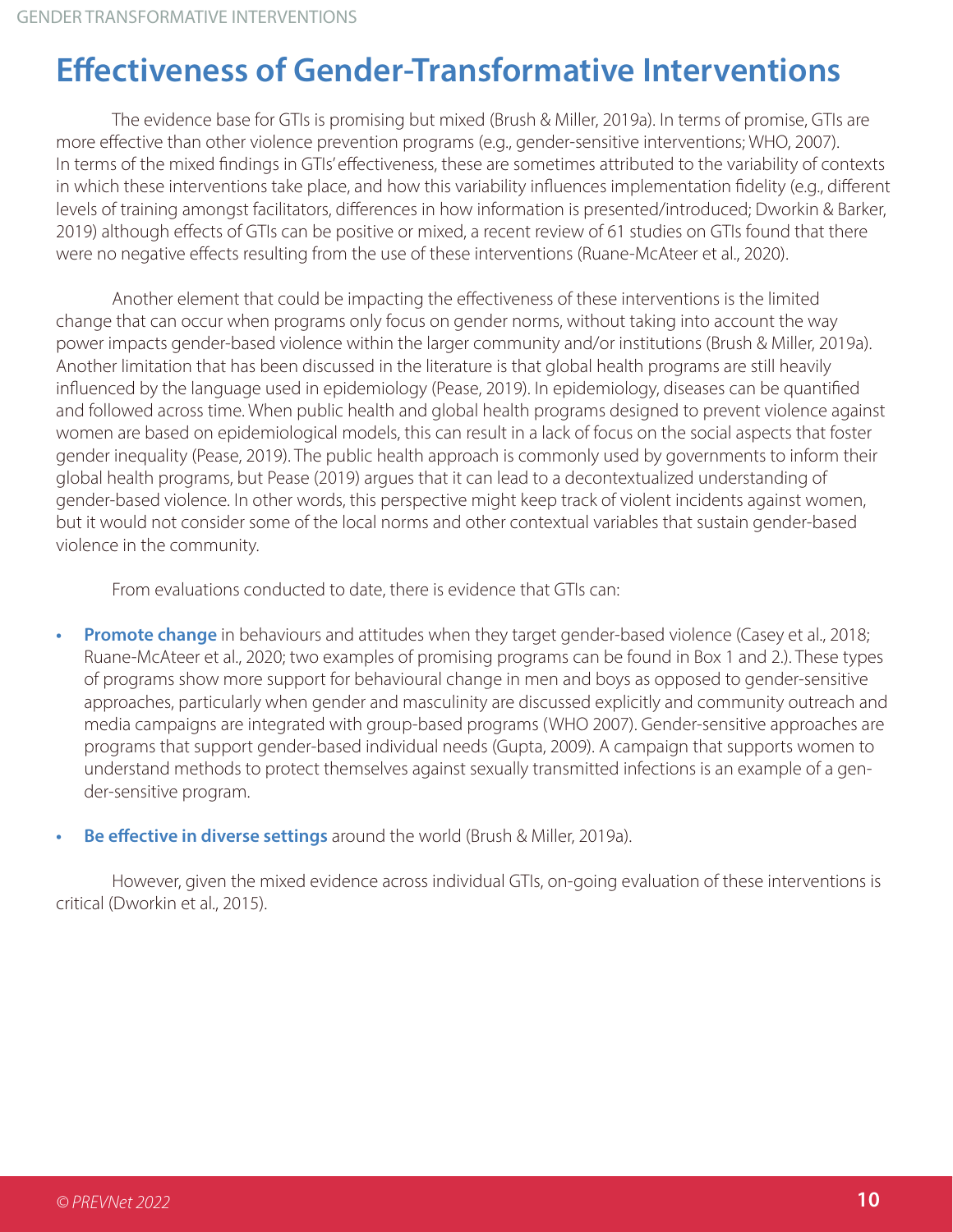#### **Example 1**

Program H Summary

**Name of the Program:** Program H

**Target Population:** Men and boys ages 15 to 24

**Program Description:** This program was first launched in 2002 (PROMUNDO, n.d.). Program H is the result of a partnership between four non-governmental organizations: Promundo, ECOS-Comunicação em Sexualidade , Instituto PAPAI in Brazil and Salud y Género in Mexico (Promundo et al., 2013). Since then, it has been used in over 32 countries and been adopted by several ministries of health (PROMUNDO, n.d.). The program provides a combination of group-based educational sessions, youth-led campaigns, and activism that target stereotypical gender norms (PROMUNDO, n.d.). Program H is meant to include between 10 to 16 activities on a weekly basis over several months (PROMUNDO, n.d.).

**Program Effectiveness:** Multiple evaluation studies have been conducted in Latin America, Africa, Asia, and the Balkans (Promundo et al., 2013). Changes for participants have been reported in terms of attitudes toward gender equality and behaviours (e.g., condom use, intimate partner violence; Promundo et al., 2013). Program H has been endorsed as a best practice approach program in promoting gender equality by the World Bank, WHO, and UNICEF (PROMUNDO, n.d.).

**Resources:** PROMUNDO has created different materials to implement the program. The Program H methodology manual (PROMUNDO et al., n.d.) and Implementation Toolkit (Promundo et al., 2013) are available online.

#### **Box 2**

Coaching Boys into Men (CBIM) Summary

**Name of the Program:** Coaching Boys into Men (CBIM)

**Target Population:** High school student athletes

**Program Description:** CBIM recognizes the influence coaches have in the lives of young athletes (Coaching Boys into Men, n.d.-b). This program trains high school coaches to model and provide information to their students about healthy relationships, and supports coaches to challenge the link between masculinity and violence with their players (Coaching Boys into Men, n.d.-b). The program includes four principles that recognize that a) the values of sports are a good basis to teach about healthy relationships, b) partnerships with local agencies are important to foster change, c) it is important for athletes to have the vocabulary and knowledge to intervene when they witness violent behaviour, and d) coaches are influential models for their teams (Coaching Boys into Men, n.d.-c).

**Program Effectiveness:** The program was evaluated over a three-year period in a sample of 2006 athletes (Miller et al., 2012). The youth who were involved in CBIM improved their intentions to intervene when they identified harmful/violent behaviours and reported more gender-equitable attitudes compared to the group that did not receive CBIM (Miller et al., 2012). One year after the intervention, participants also reported less perpetration of dating violence (Miller et al., 2013).

**Resources:** The Coaches Kit (Coaching Boys into Men, n.d.-a) and other program information are available online: https://www.coachescorner.org/tools/#clinickit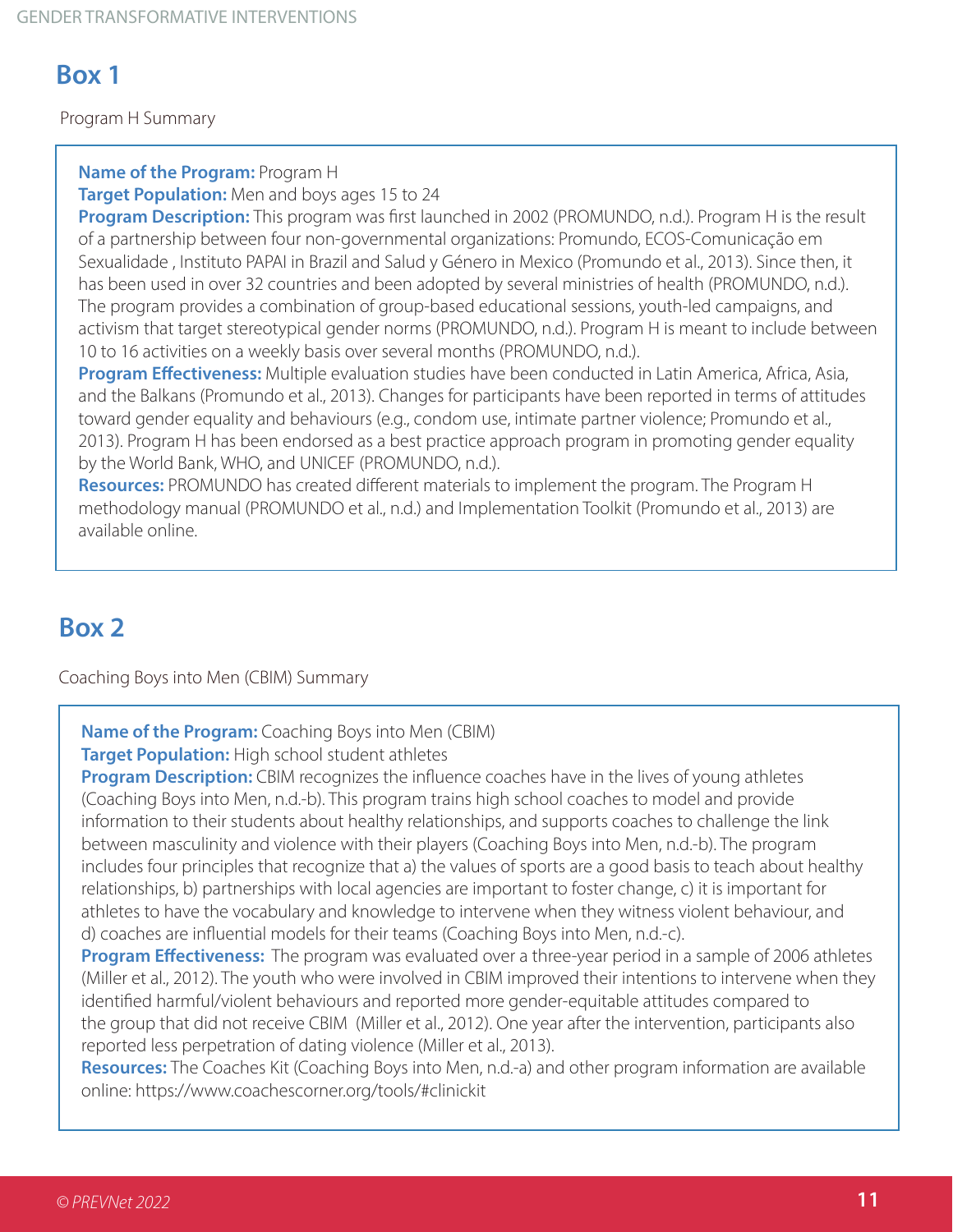### **Moving Forward in Gender-Transformative Interventions**

As research has developed, several areas of need have been identified for future GTIs. First, although gender-transformative programs have been described, **an operational definition of what GTIs are is still needed** (Casey et al., 2018). Providing more detail on what GTIs are is important to increase consistency in the conceptualization of terms and methodologies, and in guiding future research. It is also important to be more rigorous in the evaluation of GTIs (Dworkin et al., 2015). Other areas that need to be targeted in GTIs are to **consider the social context** and how social rules and expectations can impact individual behaviour (Hollander & Pascoe, 2019). Norms that are commonly used in a social group can be difficult to change because groups tend to engage in actions that maintain these norms over time (Hollander & Pascoe, 2019).

When interventions include campaigns or information shared with the community, it is also important to **flood the system with signals that foster change** (Dozois & Wells, 2020). In other words, information needs to be transmitted consistently over a prolonged period of time to promote change (i.e., not just a one-off campaign; Dozois & Wells, 2020). Others argue it is important to have interventions that **use a social-ecological approach** (i.e., an approach that considers influences beyond the individual, like interpersonal relationships and the community; Centers for Disease Control and Prevention [CDC], 2020), because it is often considered a best practice approach in violence prevention. Another element to consider is participants' exposure to violence prior to engaging in the intervention to change gender-related beliefs (Brush & Miller, 2019a). Many men and boys have been affected and exposed to violence and trauma prior to engaging in programming (Brush & Miller, 2019a). **Using a trauma-informed lens** is helpful to identify skills individuals need to develop: although the trauma or experience cannot be taken away, research has shown that the consequences of traumatic events are modifiable (Brush & Miller, 2019a). Brush and Miller (2019a) suggest that trauma-informed spaces can promote resilience, conflict resolution, and foster interpersonal skills. Further, to challenge norms and dominant views of masculinity, men need to feel safe to discuss their past experiences and consider new ways of connecting to each other in a non-violent way (Brush & Miller, 2019a).

Finally, it is also critical that future GTIs directly address homophobic and transphobic teasing and harassment (Brush & Miller, 2019a). Including this type of aggression in GTIs is vital because it is connected to the policing of masculinity (Brush & Miller, 2019a). Policing in this context means that the group regulates or makes sure masculinity ideals that are valuable to the group are maintained (Reigeluth & Addis, 2016), and many masculinity ideals are associated with being heterosexual, violent, and strong (Hollander & Pascoe, 2019). These notions of masculinity thus perpetuate inequality and make people who are not heterosexual vulnerable to violence.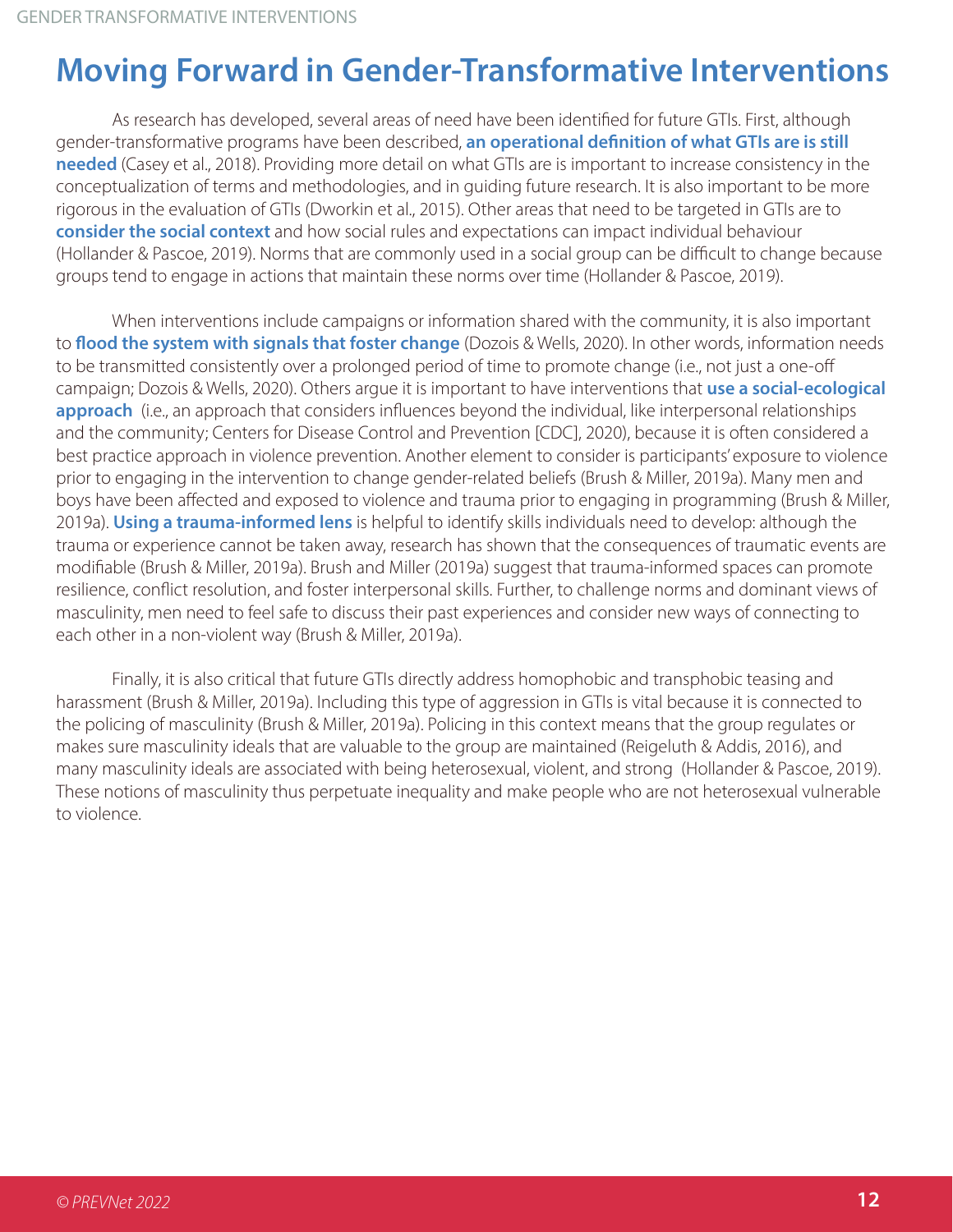**Figure 2.** *Areas of need in GTIs*



#### **Conclusions**

Gender-transformative interventions are a promising approach to promote the health and wellbeing of all genders. Since GTIs are a newer field of study, researchers and practitioners are encouraged to go beyond challenging gender norms alone and include an intersectional lens so that programming accurately reflects the multiple ways in which gender is experienced.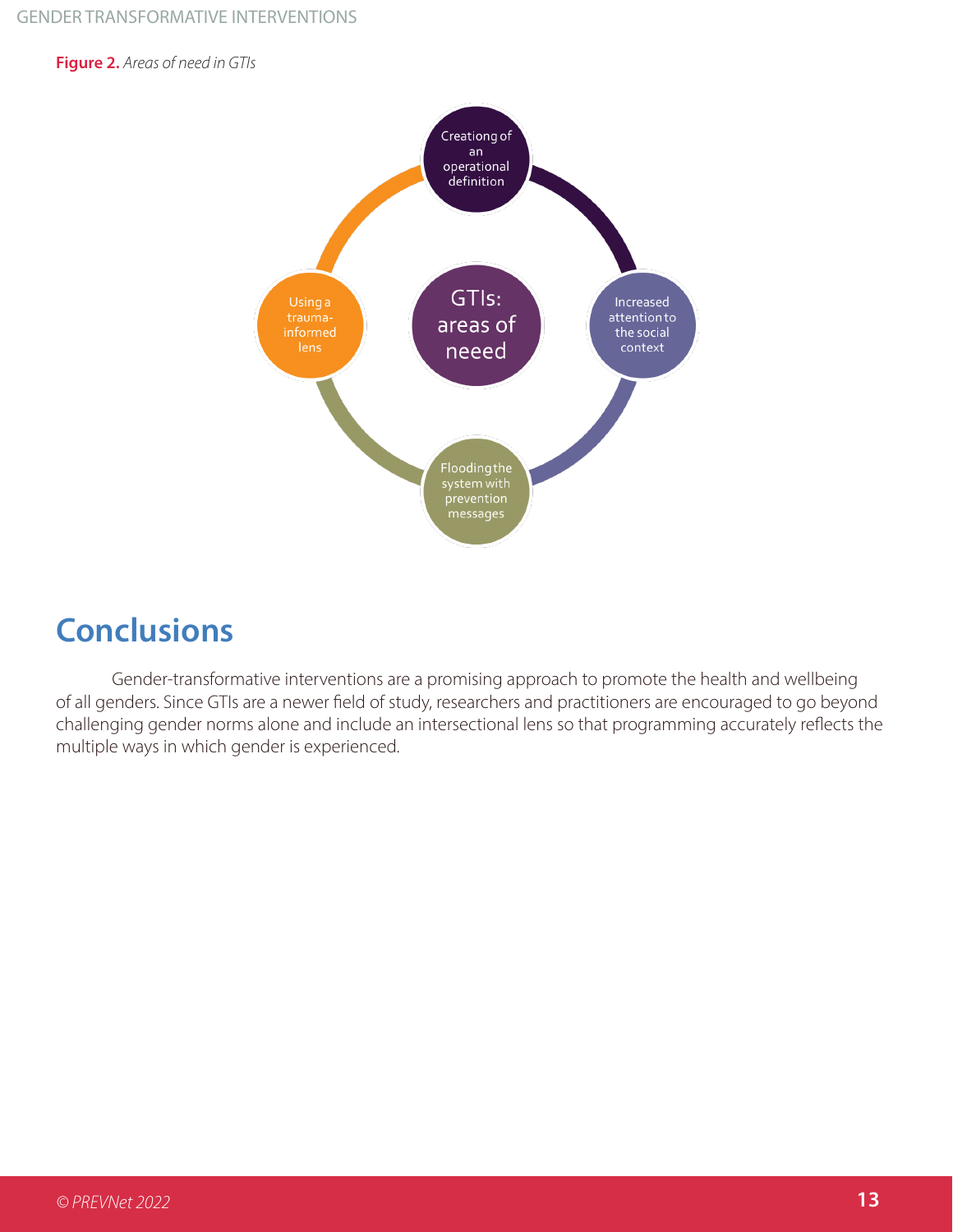### **References**

- Barnsbee, L., Barnett, A. G., Halton, K., & Nghiem, S. (2018). Cost-effectiveness. In *Mechanical Circulatory and Respiratory Support*. Elsevier Inc. https://doi.org/10.1016/B978-0-12-810491-0.00024-2
- Brush, L. D., & Miller, E. (2019a). Authors' Response to Commentaries on "Trouble in Paradigm." *Violence Against Women, 25*(14), 1689–1695. https://doi.org/10.1177/1077801219872560
- Brush, L. D., & Miller, E. (2019b). Trouble in Paradigm: "Gender Transformative" Programming in Violence Prevention. *Violence Against Women, 25*(14), 1635–1656. https://doi.org/10.1177/1077801219872551
- Carastathis, A. (2014). The Concept of Intersectionality in Feminist Theory. *Philosophy Compass, 9*(5), 304–314. https://doi.org/10.1111/phc3.12129
- Casey, E., Carlson, J., Two Bulls, S., & Yager, A. (2018). Gender Transformative Approaches to Engaging Men in Gender-Based Violence Prevention: A Review and Conceptual Model. *Trauma, Violence, and Abuse, ` 19*(2), 231–246. https://doi.org/10.1177/1524838016650191
- Centers for Disease Control and Prevention. (2020). *The Social-Ecological Model: A Framework for Prevention*. Violence Prevention. https://www.cdc.gov/violenceprevention/publichealthissue/social-ecologicalmodel. html
- Coaching Boys into Men. (n.d.-a). *Coaches Kit*. Coaching Boys into Men. Retrieved June 22, 2020, from https:// www.coachescorner.org/contact/
- Coaching Boys into Men. (n.d.-b). *Introduction. Coaching Boys into Men*. Coaching Boys into Men. Retrieved June 22, 2020, from https://www.coachescorner.org/
- Coaching Boys into Men. (n.d.-c). *Leveraging the Power of Sports: CBIM Guiding Principles*. Coaching Boys into Men. Retrieved June 22, 2020, from http://coachescorner.org/wp-content/uploads/2016/07/Advocate-1- Guiding-Principals-2.pdf
- Courtenay, W. H. (2003). Key Determinants of the Health and Well-Being of Men and Boys. *International Journal of Men's Health, 2*(1), 1–30. https://doi.org/https://doi.org/10.3149/jmh.0201.1
- Dozois, E., & Wells, L. (2020). Changing Contexts : A *Framework for Engaging Male-Oriented Settings in Gender Equality and Violence Prevention – Practitioners ' Guide. Sh!ft, the Program to End Domestic Violence.* http://hdl.handle.net/1880/111885
- Dworkin, S. L., & Barker, G. (2019). Gender-Transformative Approaches to Engaging Men in Reducing Gender-Based Violence: A Response to Brush & Miller's "Trouble in Paradigm." *Violence Against Women, 25*(14), 1657–1671. https://doi.org/10.1177/1077801219872555
- Dworkin, S. L., Fleming, P. J., & Colvin, C. J. (2015). The promises and limitations of gender-transformative health programming with men: critical reflections from the field. *Culture, Health and Sexuality, 17*(S2), S128–S143. https://doi.org/10.1080/13691058.2015.1035751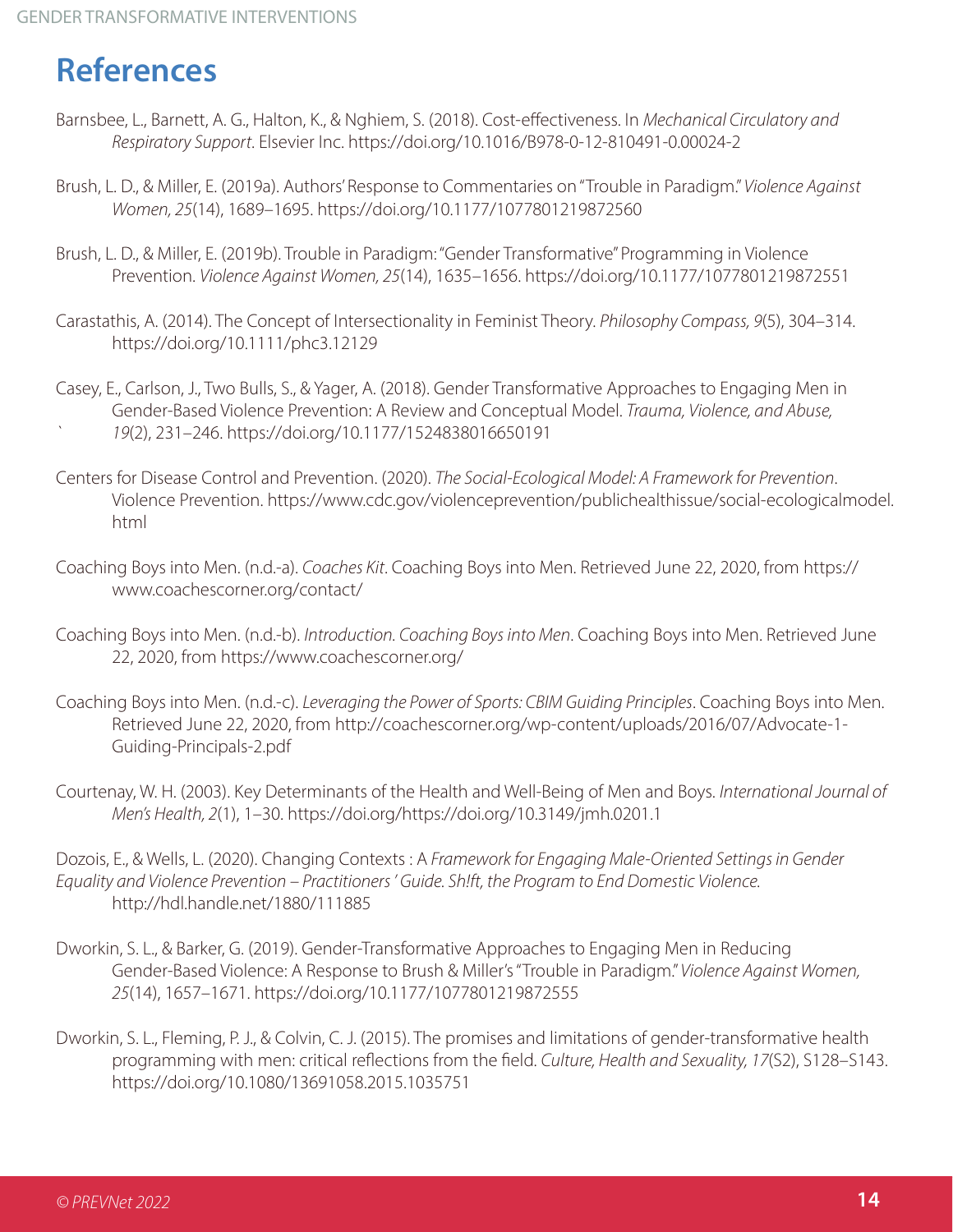- Evans, J., Frank, B., Oliffe, J. L., & Gregory, D. (2011). Health, Illness, Men and Masculinities (HIMM): A theoretical framework for understanding men and their health. *Journal of Men's Health, 8*(1), 7–15. https://doi.org/10.1016/j.jomh.2010.09.227
- Exner-Cortens, D., Wright, A., Claussen, C., & Truscott, E. (2021). A systematic review of adolescent masculinities and associations with internalizing behavior problems and social support. *American Journal of Community Psychology*, 1–17. https://doi.org/10.1002/ajcp.12492
- Faija, C. L., Gellatly, J., Barkham, M., Lovell, K., Rushton, K., Welsh, C., Brooks, H., Ardern, K., Bee, P., & Armitage, C. J. (2021). Enhancing the Behaviour Change Wheel with synthesis, stakeholder involvement and decision-making: a case example using the 'Enhancing the Quality of Psychological Interventions Delivered by Telephone' (EQUITy) research programme. *Implementation Science, 16(*1), 1–11. https://doi.org/10.1186/s13012-021-01122-2
- Government of Canada. (2017). *Policy on Gender Equality*. https://www.international.gc.ca/world-monde/fund ing-financement/policy-politique.aspx?lang=eng
- Government of Canada. (2018). *Introduction to GBA+*. Status of Woman Canada. https://cfc-swc.gc.ca/gba-acs/ course-cours/eng/mod01/mod01\_02\_04.html
- Gupta, G. R. (2001). *Gender, sexuality, and HIV/AIDS: The what, the why, and the how* (Vol. 29, Issue 5). https://www. ncbi.nlm.nih.gov/pubmed/11833180
- Heller, S. B., Shah, A. K., Guryan, J., Ludwig, J., Mullainathan, S., & Pollack, H. A. (2016). Thinking, fast and slow? Some field experiments to reduce crime and dropout in Chicago. *In NBER Working Paper No.* (pp. 1–59). http:// www.nber.org/papers/w21178
- Henry, D. B., Dymnicki, A. B., Schoeny, M. E., Meyer, A. L., & Martin, N. C. (2013). Middle school students overestimate normative support for aggression and underestimate normative support for nonviolent problem-solving strategies. *Journal of Applied Social Psychology, 43*(2), 433–445. https://doi.org/10.1111/ j.1559-1816.2013.01027.x
- Hollander, J. A. (2013). "I demand more of people": Accountability, Interaction, and Gender Change. *Gender & Society, 27*(1), 5–29. https://doi.org/10.1177/0891243212464301
- Hollander, J. A., & Pascoe, C. J. (2019). Comment on Brush and Miller's "Trouble in Paradigm: 'Gender Transformative Programming' in Violence Prevention." *Violence Against Women, 25(*14), 1682–1688. https:// doi.org/10.1177/1077801219872557
- Merriam-Webster. (2020). *Ideology.* Merriam-Webster Dictionary. https://www.merriam-webster.com/dictionary/ ideology?utm\_campaign=sd&utm\_medium=serp&utm\_source=jsonld
- Merriam-Webster. (2021). *Masculinity.* https://www.merriam-webster.com/dictionary/masculinity?utm\_cam paign=sd&utm\_medium=serp&utm\_source=jsonld
- Michie, S., Atkins, L., & West, R. (n.d.). *The BCW: from behavioural diagnosis to intervention design*. The Behaviour Change WheelA Guide To Designing Interventions. Retrieved June 3, 2021, from http://www. behaviourchangewheel.com/about-wheel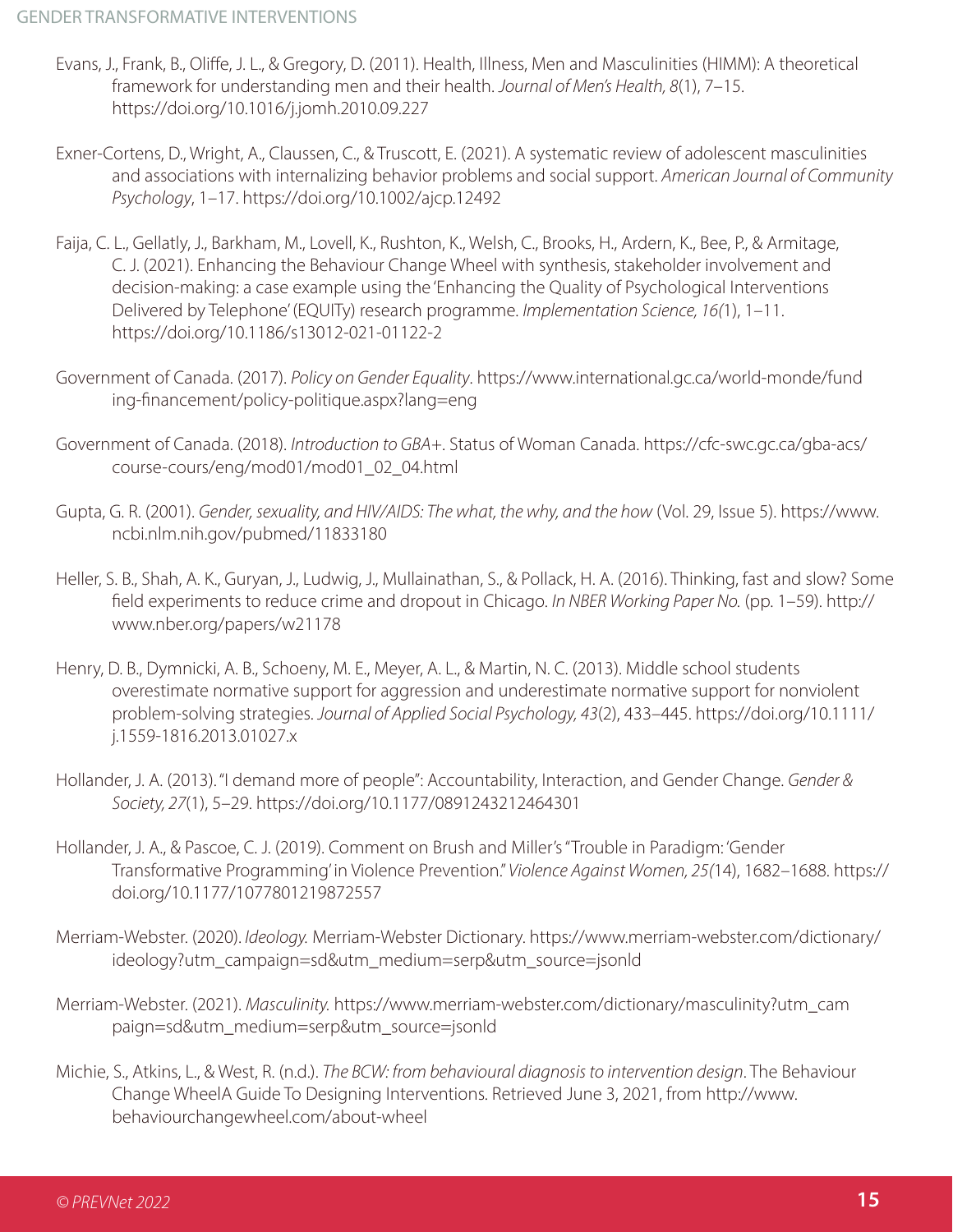Miller, E., Tancredi, D. J., McCauley, H. L., Decker, M. R., Virata, M. C. D., Anderson, H. A., Stetkevich, N., Brown, E. W., Moideen, F., & Silverman, J. G. (2012). "Coaching boys into men": A cluster-randomized controlled trial of a dating violence prevention program. *Journal of Adolescent Health, 51*(5), 431–438. https://doi.org/10.1016/j. jadohealth.2012.01.018

Orchowski, L. M. (2019). "Trouble in Paradigm" and the Social Norms Approach to Violence Prevention. *Violence Against Women, 25*(14), 1672–1681. https://doi.org/10.1177/1077801219872561

Pease, B. (2019). *Facing Patriarchy. From a Violent Gender Order to a Culture of Peace*. Zed Books Ltd.

PROMUNDO. (n.d.). *Program H.* PROMUNDO. Healthy Masculinity. Gender Equality. Retrieved June 10, 2020, from https://promundoglobal.org/programs/program-h/

PROMUNDO, ECOS, Papai, I., & Salud y Género. (n.d.). *Program H: Working with Young Men.* PROMUNDO. Healthy Masculinity. Gender Equality. Retrieved June 22, 2020, from https://promundoglobal.org/resources/program-hworking-with-young-men/

Promundo, Instituto Papai, Salud y Género, & ECOS. (2013). *Program H|M|D: A Toolkit for Action. Engaging Youth to Achieve Gender Equity* (p. 48). https://promundoglobal.org/wp-content/uploads/2015/01/Program-HMD-Toolkitfor-Action.pdf

Reigeluth, C. S., & Addis, M. E. (2016). Adolescent boys' experiences with policing of masculinity: Forms, functions, and consequences. *Psychology of Men and Masculinity, 17*(1), 74–83. https://doi.org/10.1037/a0039342

Ruane-McAteer, E., Gillespie, K., Amin, A., Aventin, Á., Robinson, M., Hanratty, J., Khosla, R., & Lohan, M. (2020). Gender-transformative programming with men and boys to improve sexual and reproductive health and rights: A systematic review of intervention studies. *BMJ Global Health, 5*(10). https://doi.org/10.1136/bmjgh-2020-002997

Short, S. E., & Mollborn, S. (2015). Social Determinants and Health Behaviors: Conceptual Frames and Empirical Advances. *Current Opinion in Psychology, 5*, 78–84. https://doi.org/doi:10.1016/j.copsyc.2015.05.002.

UNICEF. (2019). *Technical Note on Gender-transformative Approaches in the Global Programme to End Child Marriage Phase II* : A summary for practitioners. https://www.unicef.org/media/58196/file

University of Victoria. (n.d.). *People's Experiences of Oppression*. Cultural Safety: Module 2. Retrieved June 22, 2020, from https://web2.uvcs.uvic.ca/courses/csafety/mod2/glossary.htm#Q

Wong, Y. J., Ho, M. H. R., Wang, S. Y., & Miller, I. S. K. (2017). Meta-Analyses of the Relationship Between Conformity to Masculine Norms and Mental Health-Related Outcomes. J*ournal of Counseling Psychology, 64*(1), 80–93. https:// doi.org/10.1037/cou0000176

World Health Organization. (2007). Engaging men and boys in changing gender-based inequity in health. In *World Health Organization*. http://www.who.int/gender/documents/Engaging\_men\_boys.pdf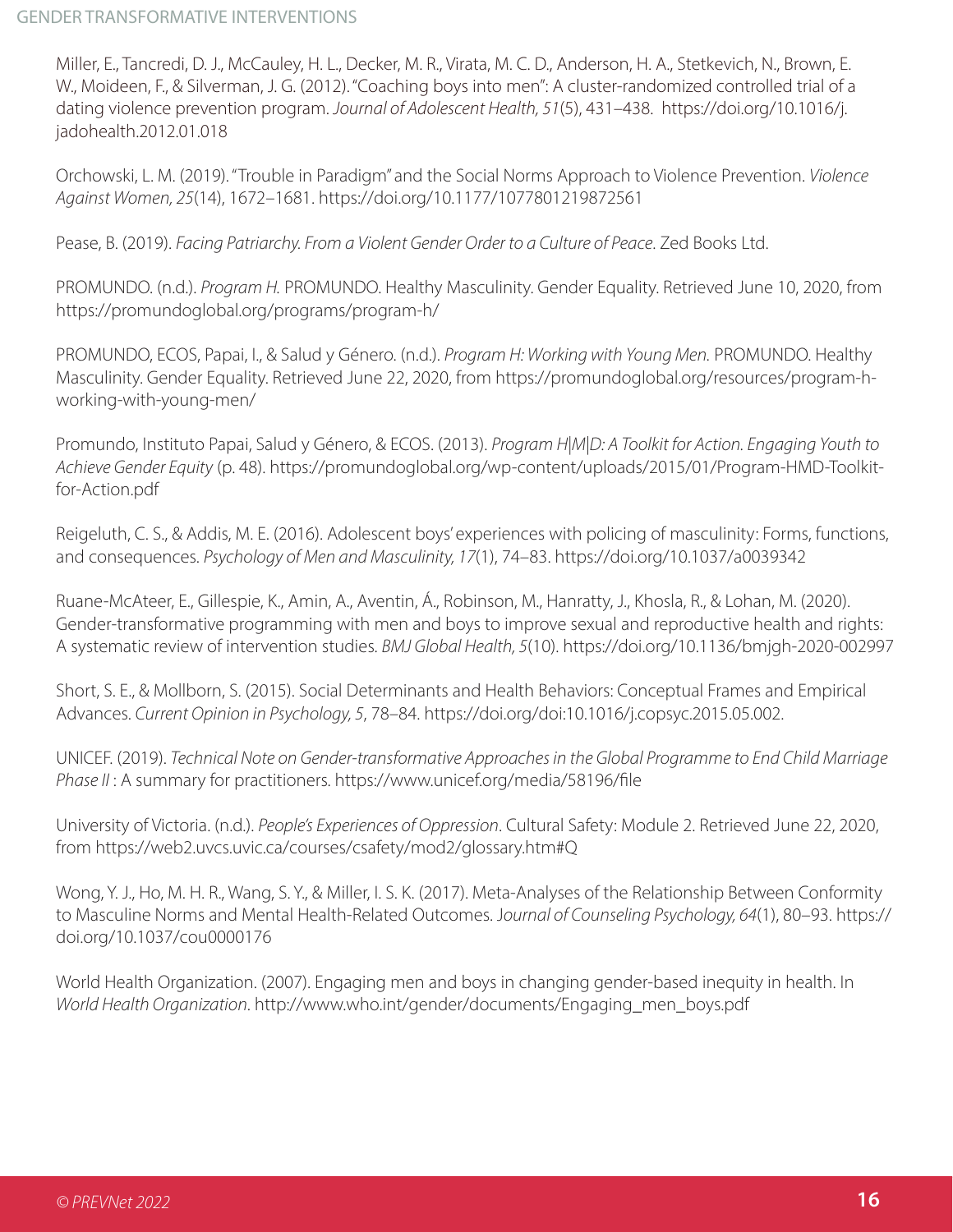#### **Appendix A: An Introduction to Gender and Health**

**Gender**<sup>1</sup> can be defined as "the roles, behaviours, and attributes that a given society may construct or consider appropriate for the categories of 'men' and 'women'" (Government of Canada, 2018, para. 3). In the field

of global health, gender is understood to include not only norms but also **ideologies** (i.e., ideas that guide the way we act; Dworkin et al., 2015). By understanding wellbeing from a gender lens, researchers and practitioners can more effectively promote **health outcomes** (World Health Organization [WHO], 2007), including violence prevention. The connection between violence and gender can be explained from different points of view. However, most researchers now recognize that there are many social, cultural, and

#### **Example: A gender-based violence perspective**

From a feminist perspective, violence can emerge when ideas and behaviours connected to masculinity are valued over anything feminine.

 contextual factors that influence violence against women (Pease, 2019). In particular, inequality between genders is one important factor influencing violence, and therefore it is important to promote gender equality in violence prevention programs. Gender equality is a complex concept, but can be generally understood as men and women having equal opportunity to reach their full potential (Government of Canada, 2017). Including a gender-informed perspective in health promotion programs can decrease gender inequality, which can then lead to a reduction in violence (Pease, 2019). Gender Transformative Interventions (GTIs) are interventions that focus on promoting gender equality to reduce violence.

#### **Gender and Its Impacts on Health**

In 2001, Geeta Rao Gupta provided a framework to understand the connection between gender-related issues and health programs or interventions. In this framework, she emphasizes that the concept of gender goes beyond sex (i.e., biological markers), and that gender is a social and cultural construct. This means that expectations and roles for genders are different across settings and cultures (Gupta, 2001). **Gender norms** are the social expectations of what is considered appropriate or desirable behaviour for women and men in a given time, culture and place (WHO, 2007).

#### **Gender and Global Health Problems**

Before discussing GTIs, it can be helpful to understand some basic aspects of how the study of gender has evolved, and how global health programs that focus on gender have been developed. Gender was first included in health programming through a consideration of something called sex roles (i.e., social expectations that are attached to someone's biological sex; Dworkin et al., 2015). In sex role theory, men and women are expected to engage in roles that are specific to their gender (Dworkin et al., 2015; note this theory was developed at a time when someone's sex and gender were assumed to be the same). This means that gender carries expectations and meaning for behavior (i.e., men and women can have expectations of what it means to be a member of a certain gender).

<sup>1</sup>Gender is a spectrum, and individuals can and do identify with a gender that differs from their sex assigned at birth. It is not the intention of this summary to exclude individuals with a non-binary and/or transgender identity. However, gender-transformative interventions tend to operate from a binary understanding, because we live in a world that is predominantly binary when defining and talking about gender. For this summary, we will thus primarily discuss cisgender male and female gender roles and expectations.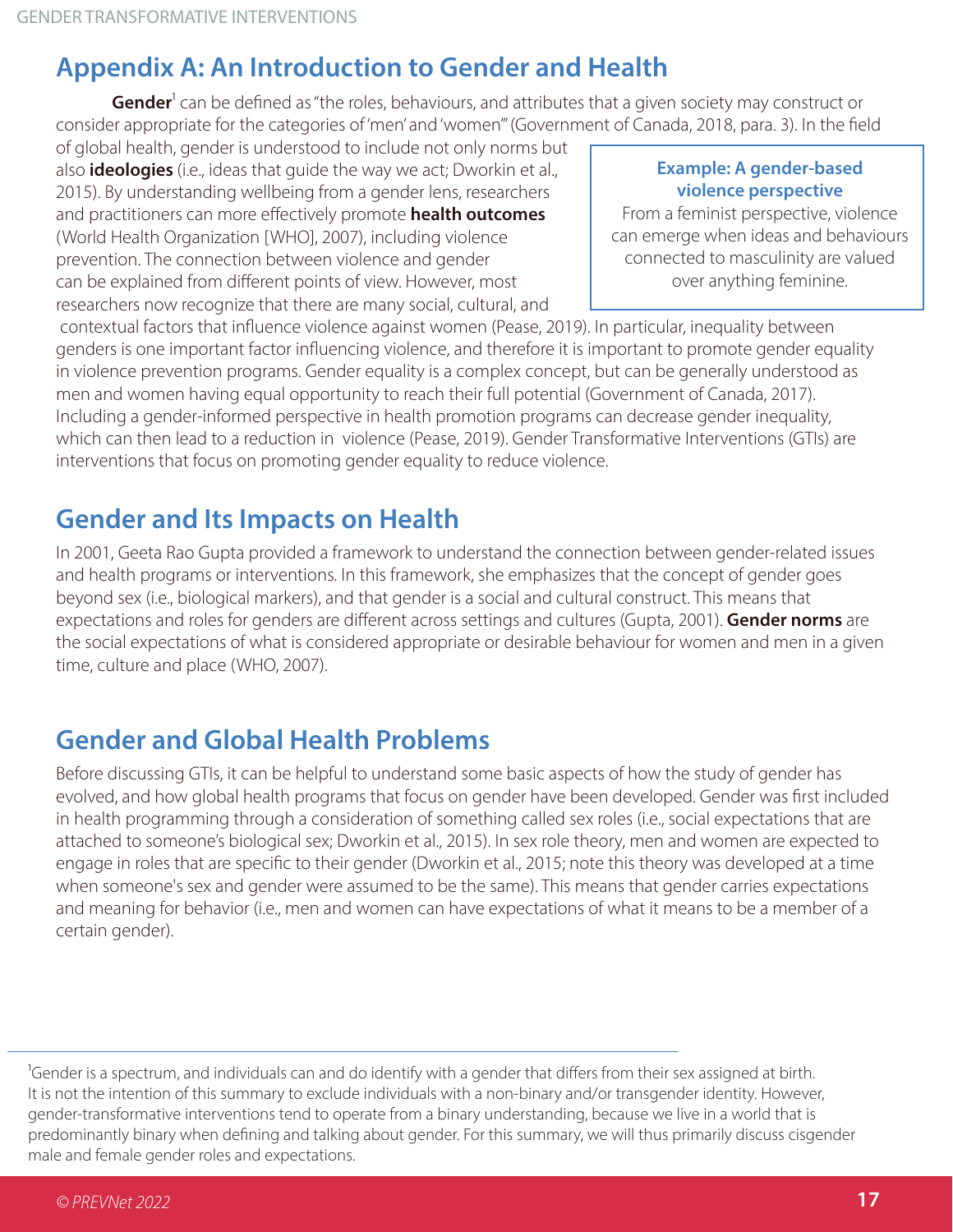However, the health promotion field quickly started to shift from a sex role theory perspective to an understanding that gender is more than just a specific set of roles. This change happened because activities that are assigned to a specific gender (e.g., a woman is only meant to engage in household activities) are now understood as simplistic by social science experts. According to these scholars, describing what someone is meant to do because of their gender (i.e., individual roles) does not take into account the relationships and power dynamics that are involved in social interactions (Dworkin et al., 2015). Despite its limitations, the sex role theory perspective allowed for global health programs to start to identify a niche in which interventions could focus on how gender is linked to negative **health outcomes** (Dworkin et al., 2015).

In global health, gender is believed to include not only norms but also ideologies (e.g. masculinity; Dworkin et al., 2015). Ideologies surrounding masculinity have been linked to poor health outcomes for all genders (Brush & Miller, 2019a). For example, men can be hesitant to use a condom because doing so could make others question their manhood, which can result in their partner contracting a sexually transmitted infection. Violence is also present in many beliefs related to masculinity (e.g., messaging that encourages boys to be strong and dominant; Hollander & Pascoe, 2019). The literature in this area suggests that men and boys can internalize harmful ideologies that create inequity across genders. These ideologies or beliefs include fostering female subordination and aggression amongst men and boys. This broader understanding of gender led to global health programs recognizing that gender is relational and dynamic (Dworkin et al., 2015); specifically, the way that gender is enacted is not the same across time and space (within or between individuals).

**Focusing on men and masculinities.** Poor **health outcomes** for men themselves are also connected to Western masculine ideologies (e.g., being tough and strong; Dworkin et al., 2015). As such, health programs now recognize the importance of promoting men's health by incorporating the way in which masculinities impact men's own well-being and illness (Evans et al., 2011), as well as the well-being of women and trans/non-binary individuals. Masculinities can be understood from different frameworks depending on the field of study they are researched in. For example, there are different theories that try to explain the ways in which men connect to masculinity. What is considered masculinity is different across cultures, settings, and time (Evans et al., 2011; this is why we use the plural term "masculinities," to represent that there is not just one way of expressing masculinity, and that it varies across time and place). When thinking about masculinities, it is important to understand that they are not a static concept – different societies have different views of what it means to be a man, and this understanding changes across time (Evans et al., 2011).

Within masculinities, men can set ideals (i.e., what the 'ideal' man looks and acts like). This is known as hegemonic masculinity. These ideals can have a negative impact on men's health outcomes as they try to meet the masculine ideal in their society (Dworkin et al., 2015). For example, they might increase their alcohol intake or engage in risky driving to appear tough and fearless, among other behaviours that can endanger their life (Evans et al., 2011)

#### **Hegemonic masculinity**

This concept is linked to men believing that a set of practices or beliefs are the best way to be a man. This idea is not universal, and it changes in different places and time. In the Western world, this ideal of masculinity tends to include White, heterosexual middle-class men who are assertive, dominant and physically strong (Evans et al., 2011). In Western culture, this 'ideal' man controls his environment and emotions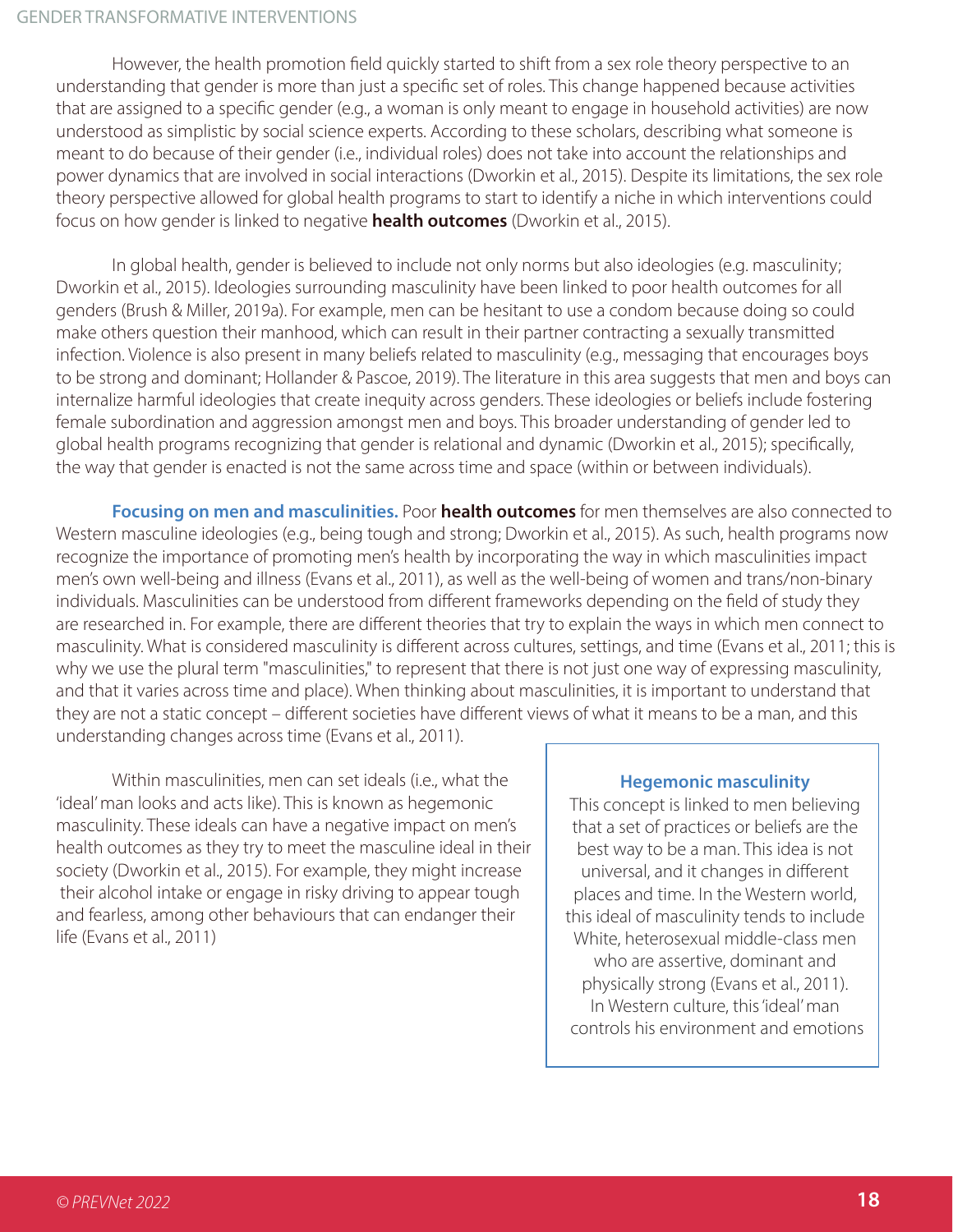From a mental health perspective, men and boys who adhere strongly to certain masculine norms (e.g., self-reliance, power over women) have worse mental health outcomes and social functioning then men who adhere less strongly (Exner-Cortens et al., 2021; Wong et al., 2017). Similarly, the more men attach to these norms, the less likely they are to seek help (Exner-Cortens et al., 2021; Wong et al., 2017). Thus, the physical and mental health impacts of certain masculinities make gender particularly important to understand as a determinant of health for all genders. Conforming to dominant expressions of masculinity can impact men's health outcomes in different ways. These outcomes are summarized in more detail in **Appendix B**.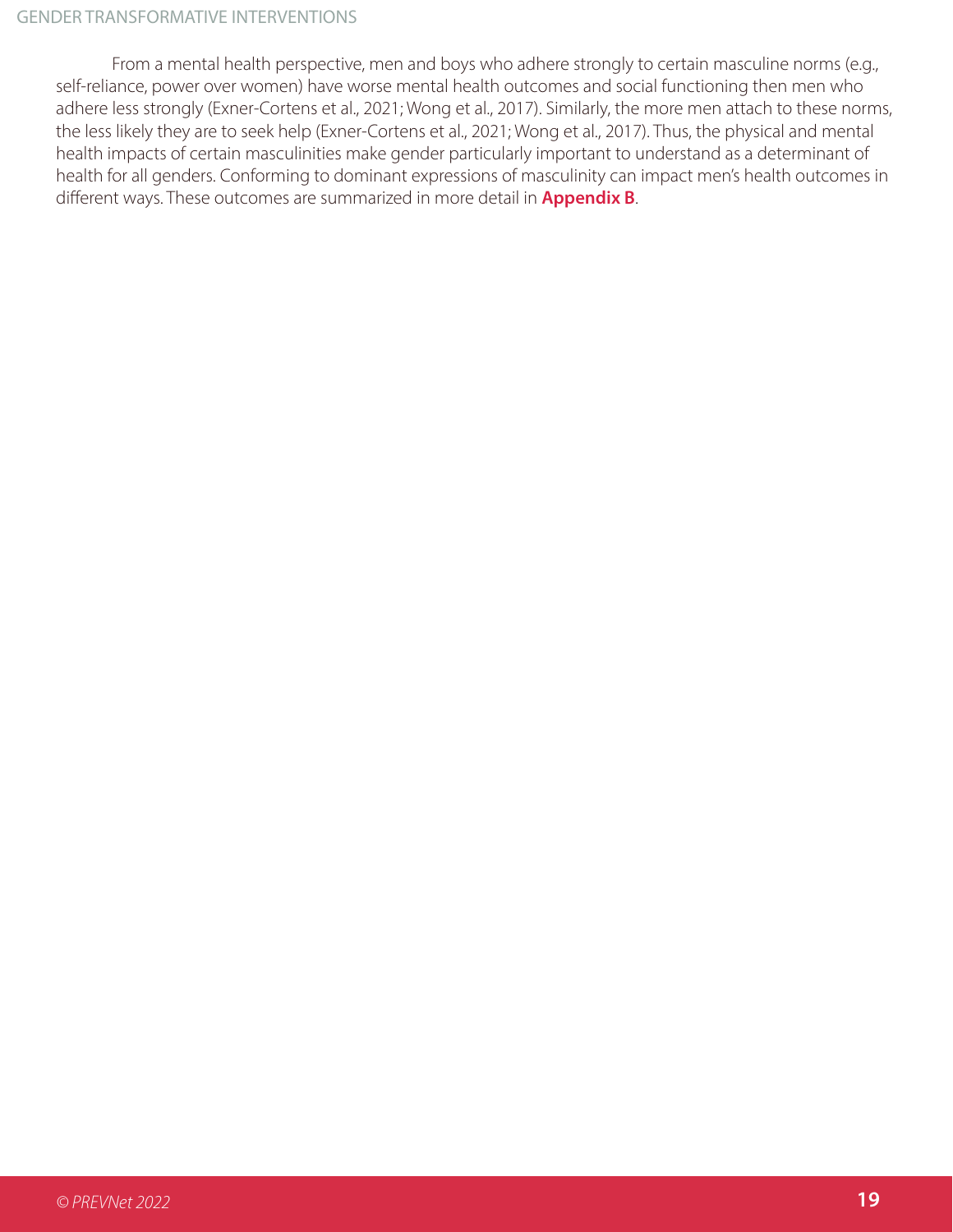#### **Appendix B: Impact of Conforming to Dominant Expressions of Masculinity**

The gender role norms model tries to understand men's conformity to dominant expressions of masculinity (Wong et al., 2017). From this psychological model, men's adherence to masculine norms can result in negative or positive outcomes. Wong et al. (2017) identified that certain attitudes like self-reliance and playboy behaviour in men are correlated with negative mental health outcomes. Stereotypical views of masculinity also mean men may be less likely to express their emotions than women (Courtenay, 2003). Physically, men have been found to underreport pain and they may hesitate to seek medical assistance (Courtenay, 2003). However, acting independently, being assertive and decisive can also be adaptive in some situations (Courtenay, 2003; Heller et al., 2016). For example, these characteristics have been linked to improving coping mechanisms in men when facing physical illness (Courtenay, 2003).

Research on the adverse health outcomes for all genders that can result from conformity of men and boys to health-harming masculine norms has led to a focus on masculinities in several global health programs. Research in this area is diverse, and is clear masculinities need to be framed within a specific context (i.e., the social construct of masculinity is not the same in Canada as the Middle East). Broadly, however, masculinity can be harmful to health and well-being when its ideas, attitudes, norms, and actions foster unhealthy views of what it means to be a man, including violence, homophobia and the subordination of women (Dozois & Wells, 2020). In addition, moving towards gender equality can be threatening to some men's sense of masculinity, which can lead to excessive use of violence and/or expressions of hypermasculinity in an effort to maintain the status quo (Pease, 2019).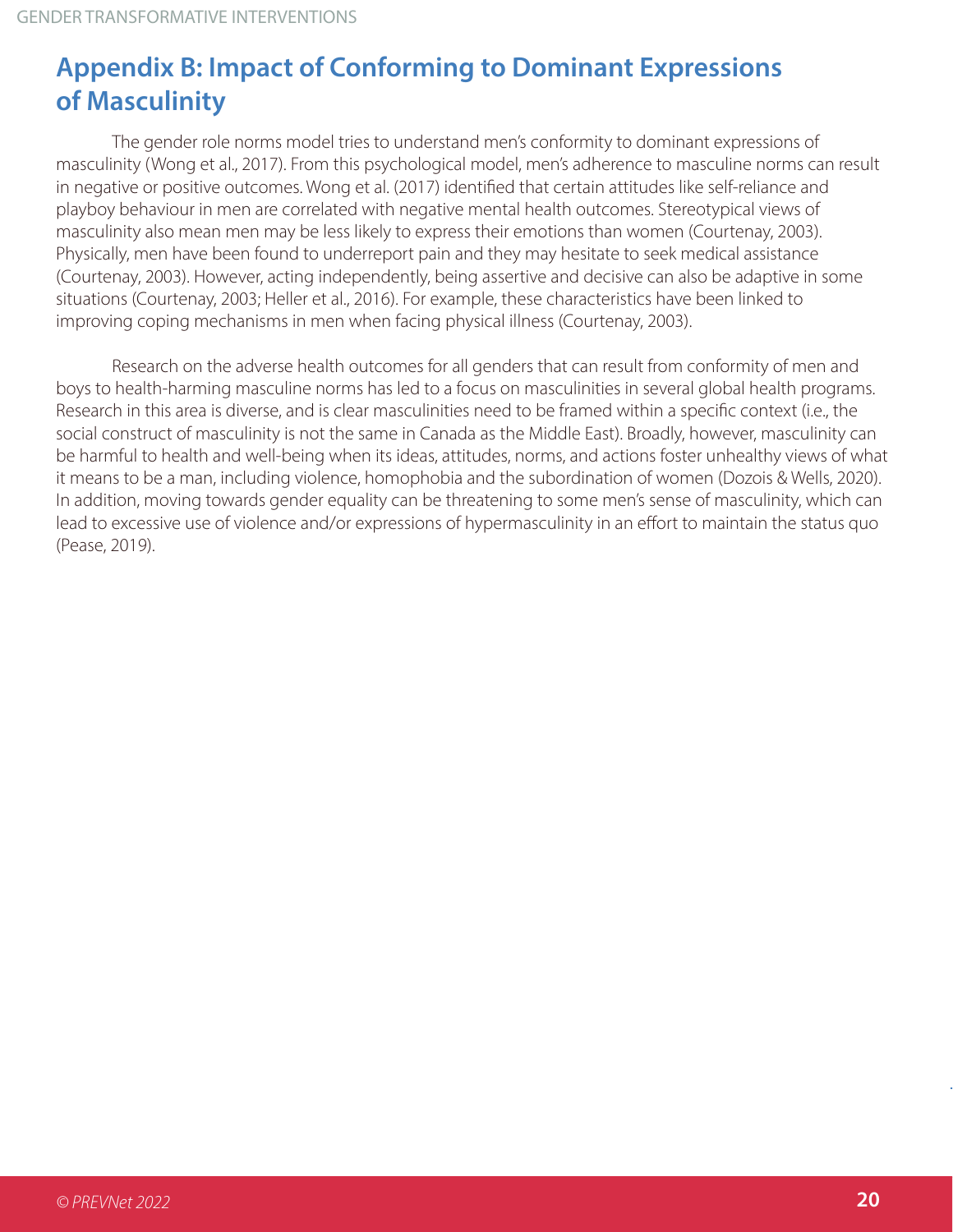#### **Appendix C: Approaches and Theoretical Approaches of GTIs**

GTIs are thought of as promising interventions to support men and boys to challenge and resist dominant masculinities<sup>2</sup>, towards the goal of promoting social equality between men and women (Dozois & Wells, 2020; Dworkin et al., 2015). The activities and goals of GTIs are influenced by different theories that are the basis for the way in which restrictive ideas about masculinity are challenged within a specific intervention. While GTIs have been influenced by different theories and approaches, two primary underlying theories are 1) social norms theory and 2) intersectional feminism.

**Social norms.** Social norms are "rules or expectations on how to behave" (Dozois & Wells, 2020, p. 30) that are shared by a group and that are context-specific. Groups tend to reinforce social norms by pressuring their members to maintain expectations through social punishment or rewards (Dozois & Wells, 2020). When individuals follow a norm and then receive approval or encouragement from people who are important to them, it is more likely that they will follow the norm in the future. Social norms are impacted by context and thus can be labeled as acceptable or unacceptable in different settings.

The Social Norms Approach (SNA) was initially developed to address misperceptions around alcohol consumption (Orchowski, 2019). In the original approach, the theory suggested that people tend to over- or underestimate how often and how much other people drink (Orchowski, 2019). In the context of violence prevention, SNA suggests that individuals also under- or overestimate violent attitudes and behaviours other people engage in (Orchowski, 2019). For example, in terms of behaviours, youth tend to overestimate positive responses to peer violence within their social group (Orchowski, 2019). Similarly, adolescents can underestimate peer support for violence-free problem solving (Henry et al., 2013).

In GTIs that use a social norms approach, it is important to distinguish between descriptive and injunctive norms. Descriptive norms are learned by observing others and "are based on what we think other people do" (Dozois & Wells, 2020, p. 33). A common descriptive norm is whether you shake hands with people when greeting them – if you observe others in your social group shake hands, you will probably shake other people's hands to acknowledge them. In terms of gender interactions, men and boys can overestimate the presence of gender-inequitable attitudes (e.g., violence perpetration; Brush & Miller, 2019a). This overestimation can then make them less likely to stop others from engaging in violent acts towards women/peers. Injunctive norms have to do with an individual's estimation of whether their group will approve or disapprove of an action or idea (Dozois & Wells, 2020). In particular, men and boys can overestimate negative responses from their same-sex peers if they intervene in a specific situation (Brush & Miller, 2019b). Boys and men need positive feedback to encourage them to challenge gender-restrictive social norms. Feedback on norms can be provided individually, in groups, or through social marketing campaigns (Orchowski, 2019).

<sup>2</sup>Masculinity is a social construct that is affected by different cultures, settings, and time (Evans et al., 2011; we use the plural term "masculinities" to represent that there is not just one way of expressing masculinity, and that it varies across time and place).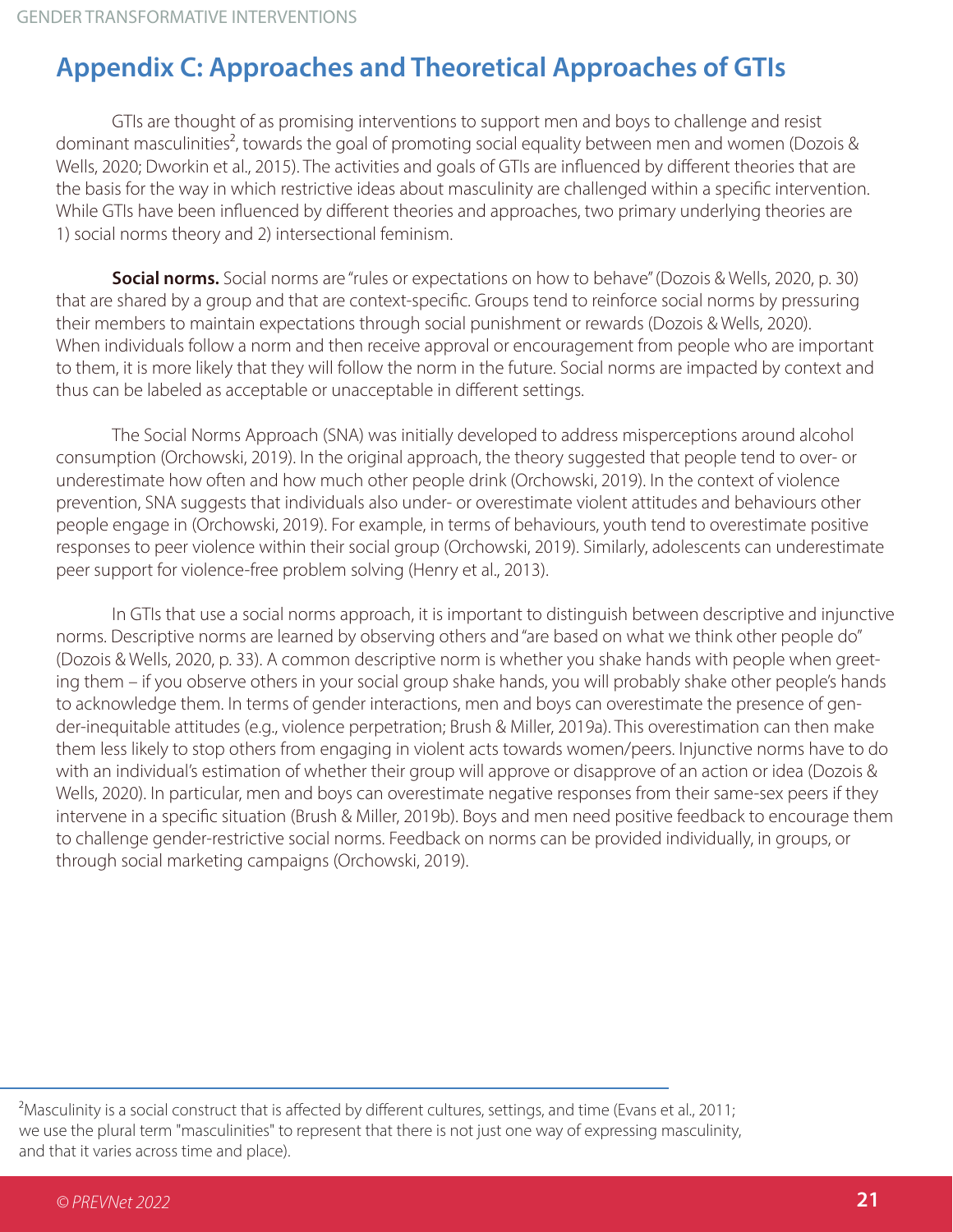In public health, social norms are considered important factors that need to change in order to stop violence towards women and girls (Brush & Miller, 2019a). GTIs that take a social norms focus within the public health model tend to be guided by the Reasoned Action Approach (RAA; Brush & Miller, 2019a). According to the RAA, individuals carry out a cost/benefit analysis of engaging in a behaviour (Brush & Miller, 2019a). This analysis takes into account whether a specific behaviour will be acceptable or unacceptable in the person's social group (and, whether someone is rewarded or punished by the group depends on whether the behaviour follows or goes against a social norm; Brush & Miller, 2019a). Based on this analysis, a person then decides whether or not to carry out or avoid a behaviour. The RAA targets injunctive and descriptive norms to create change in the way in which individuals analyse their behaviours and attitudes. In some situations, men and boys may believe that their involvement will result in shame, emasculation, and/or condemnation (Brush & Miller, 2019b). In contexts that promote dominant views of masculinity, these estimations tend to be true, and they protect men from being excluded from their social group. Thus, if the system is not challenged, it will be difficult for these men to question harmful views of masculinity. As such, it is critical to offer group interventions that challenge these norms within the broader peer environment. Many GTIs aim to modify these negative attitudes, beliefs, and behaviours to promote positive health outcomes by challenging social norms.

**Intersectional feminism**. Feminist theory strives to end oppressive practices based on gender, sexism, and sexual exploitation, by focusing on patriarchy, power, and privilege (Dozois & Wells, 2020). Within feminist thought, patriarchy is considered the structural basis for gender inequality (Dozois & Wells, 2020). In patriarchal systems, anything masculine is given more value than anything feminine (Dozois & Wells, 2020). Due to this appraisal, men have power and privilege over women. Feminist theory tries to challenge societal systems that are advantageous for men. It also acknowledges that patriarchy creates a violent environment for women (Dozois & Wells, 2020). Thus, feminist theory argues that violence against women will decrease when economic, employment, and income opportunities are more equal with the opportunities provided to men (Pease, 2019).

Intersectionality has roots in feminist thought from scholars of colour (Carastathis, 2014). The concept was first articulated by Kimberlé Williams Crenshaw (1991), and has had a significant influence on supporting women's rights around the world (Carastathis, 2014). **Intersectionality** describes the way in which overlapping identities intersect with oppressive, discriminating, and dominating systems and structures (Dozois & Wells, 2020). Although the theory is attributed to women's studies and feminist theory as a whole, Black feminists were the first to consider the impact of race while being a woman (Carastathis, 2014). Specifically, Crenshaw's description of the concept highlighted for the first time the importance of recognizing how systems of oppression overlap (as opposed to studying those systems separately; Carastathis, 2014). For example, an individual can be oppressed because of their gender, sexual orientation, and race. Crenshaw argued that definitions of discrimination that are not intersectional tend to be too simplistic and reduce events to one category, without taking into account an individual's unique experiences (Carastathis, 2014).

Carastathis (2014) describes four components that make intersectionality a strong methodological approach:

- Intersectionality considers multiple categories simultaneously. Someone can experience oppression due to their race, ethnicity, gender, socioeconomic status, etc. This theory provides an opportunity to understand the experiences of individuals that can be oppressed for different reasons.
- It acknowledges experiential and structural complexity by framing individuals in their social group.
- It avoids analysing phenomena by reducing them to one category. If a Black woman is being oppressed, both gender and race need to be considered to understand the systems of oppression and the structures that maintain these systems.
- Intersectionality is inclusive because it brings forward **social locations** that tend to be overshadowed by dominant systems and stories.